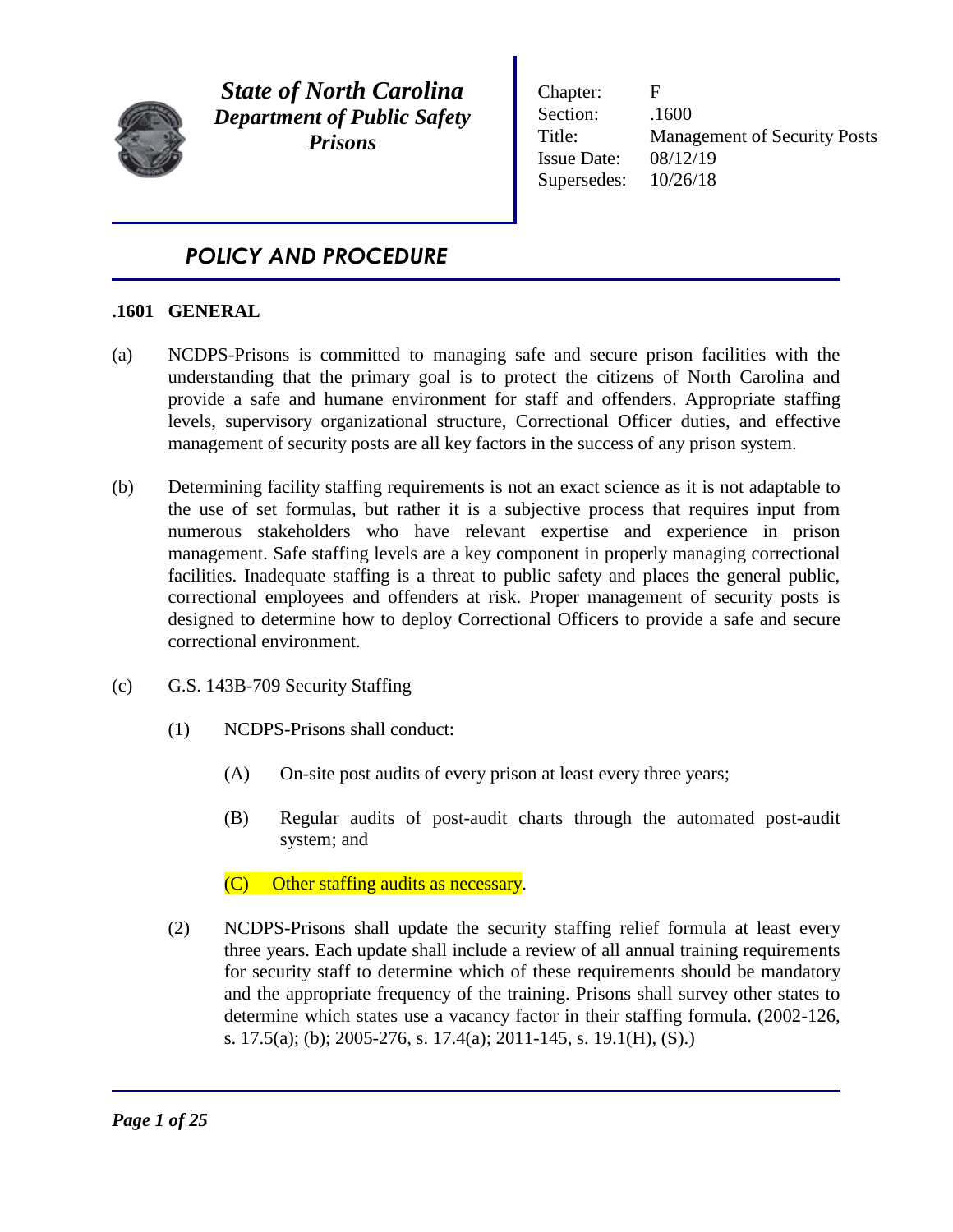- (d) Prisons Rape Elimination Act (PREA)
	- (3) NCDPS-Prisons shall ensure that each facility it operates shall develop, document, and make its best efforts to comply on a regular basis with a staffing plan that provides adequate levels of staffing, and, where applicable, video monitoring, to protect offenders against sexual abuse and sexual harassment. In calculating adequate staffing levels and determining the need for video monitoring, facilities shall take into consideration:
		- (A) Generally accepted correctional practices;
		- (B) Any judicial findings of inadequacy;
		- (C) Any findings of inadequacy from Federal investigative agencies;
		- (D) Any findings of inadequacy from internal or external oversight bodies;
		- (E) All components of the facility's physical plant (including "blind-spots" or areas where staff or offenders may be isolated);
		- (F) The composition of the offender population;
		- (G) The number and placement of supervisory staff;
		- (H) Institutional programs occurring on a particular shift;
		- (I) Any applicable State or local laws, regulations, or standards;
		- (J) The prevalence of substantiated and unsubstantiated incidents of sexual abuse; and
		- (K) Any other relevant factors.
	- (4) In circumstances where the staffing plan is not complied with, the facility shall document and justify all deviations from the plan.
	- (5) Whenever necessary, but no less frequently than once each year, for each facility the agency operates, in consultation with the PREA coordinator, Prisons shall assess, determine, and document whether adjustments are needed to:
		- (A) The staffing plan established pursuant subsection .1601(d)(1);

(B) The facility's deployment of video monitoring systems and other monitoring technologies; and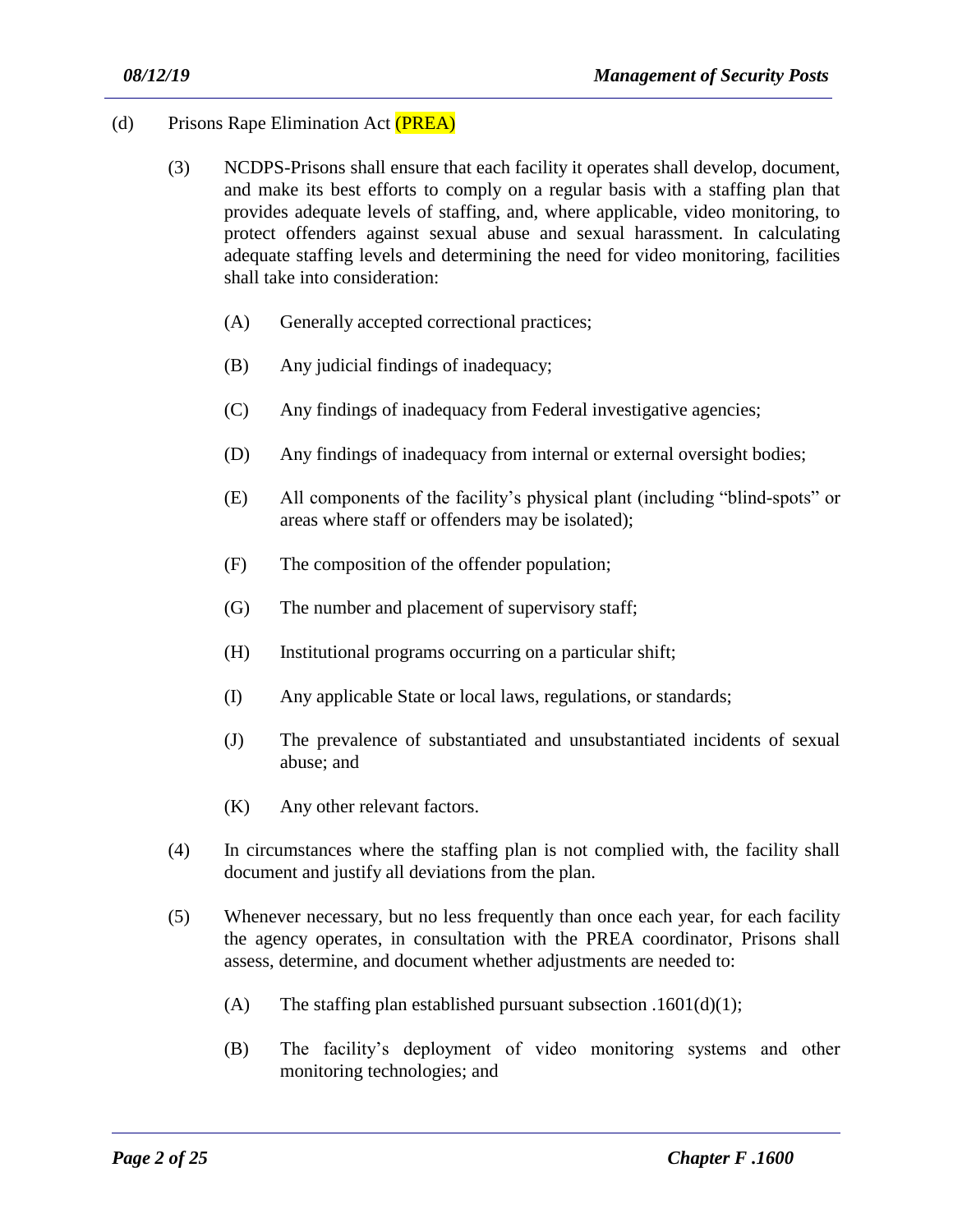- (C) The resources the facility has available to ensure adherence to the staffing plan.
- (6) Each facility shall implement a policy and practice for Facility Heads and/or the Facility Assistants to conduct and document unannounced rounds to identify and deter staff sexual abuse and sexual harassment. Such rounds shall occur on all shifts. The policy shall prohibit staff from alerting other staff members that these rounds are occurring, unless such announcement is related to the legitimate operational functions of the facility.

The Facility Head of each prison within NCDPS-Prisons will be responsible for developing a written standard operating procedure specific to their facility that includes the guidelines and procedures outlined in this policy.

#### **.1602 DEFINITIONS**

- (a) Activity Charting involves the identification of all the activities that are required to occur and charting them over a twenty-four-hour grid at each individual institution. This information may produce previously overlooked ways to generate staffing efficiencies.
- (b) A and B Response Team refers to the designation to be assigned to an Officer based on her/his assigned response level (A for primary level, B for secondary level) in the event of an institution emergency.
- (c) Archived Post Chart refers to a post chart that had previously been approved but has been replaced by a more recent approved post chart. Archived post charts are electronically maintained on file for historical purposes and cannot be changed once archived.
- (d) Automated Roster Management System (RMS) refers to the computer application used for creating and working in post charts and security rosters.
- (e) Approved Post Chart refers to a post chart for which funded and approved positions exist, has been reviewed by the Facility Head and Region Director, and approved by the Deputy Director.
- (f) Assistant Superintendent refers to the Assistant Superintendent for Custody & Operations I, II, III, or Assistant Superintendent for Classification as designated for the facility.
- (g) Designated Housing Capacity refers to the number of offenders designated per housing areas by the division based on the following:

(1) Standard Operating Capacity (SOC) – The number of general population offenders with one offender per cell in single cell housing; or, for dormitory style housing, the number of offenders who can be housed in each dormitory allowing for 50 square feet of living space and 25 square feet of dayroom space per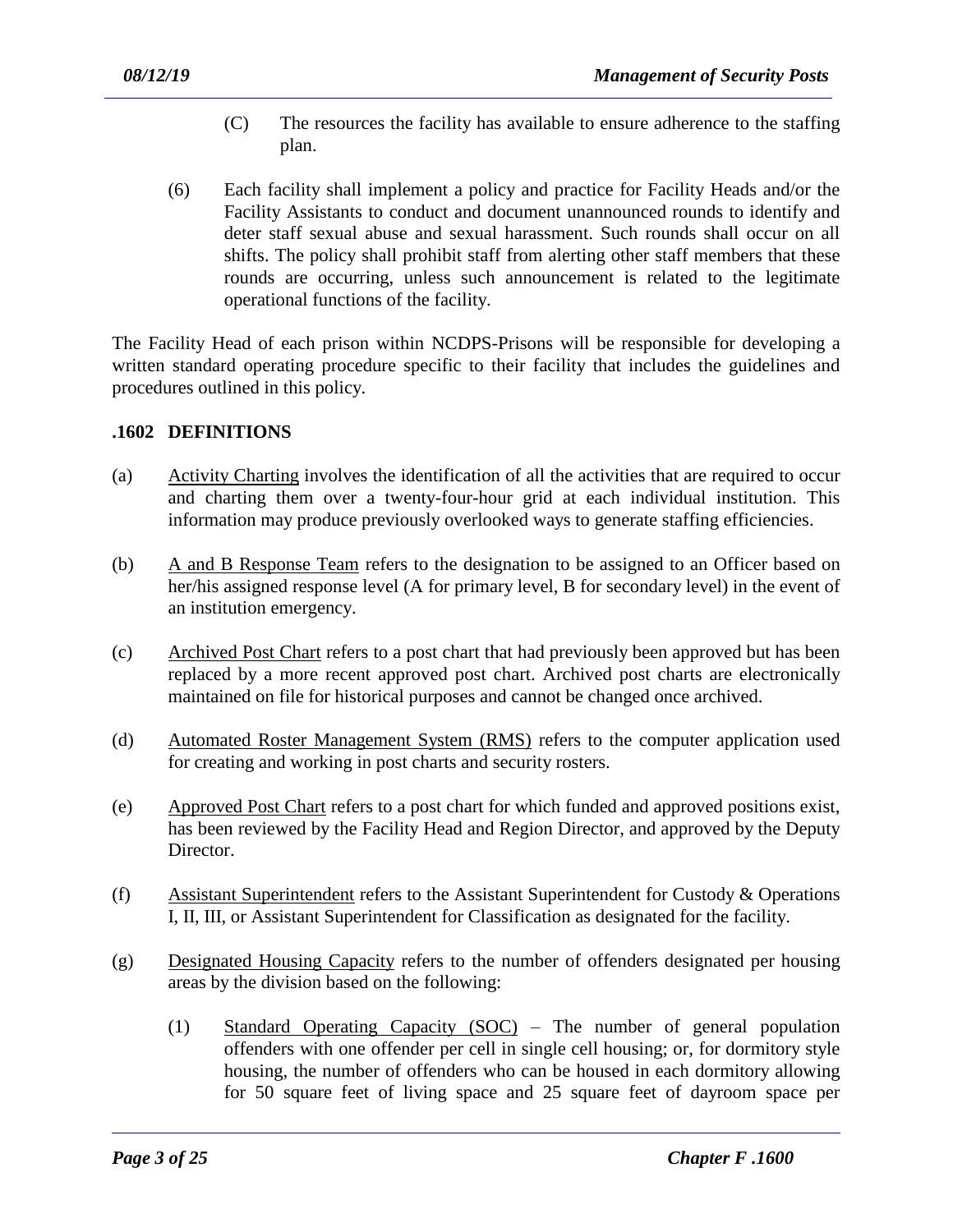offender, no bunks in center aisles, and at least 32 inches between bunks.

- (2) Expanded Operating Capacity (EOC) The number of general population offenders with one offender per cell in single cell housing plus the number of cells that house two offenders; or, for dormitory style housing, the number of offenders in dormitories operating at varying percentages above SOC, not to exceed 130% of SOC.
- (3) Maximum Operating Capacity  $(MOC)$  MOC includes every bed in use that is not in SOC or EOC to include segregation cells, skilled and acute medical beds, acute mental health beds, and temporary beds.
- (h) Employee refers to a NCDPS-Prisons staff member in a certified position whose job class is in a Correctional Officer classification. This includes security staff members who are in any phase of the Correctional Officer training process or on probationary status.
- (i) Facility Head refers to the ranking facility manager normally classified either as a Superintendent I, Superintendent II, Superintendent III, Superintendent IV, Administrator I, or Warden based on the designation at the individual facility.
- (j) Needs of the Agency refers to those actions which the agency must take in order to meet its mission of protecting the public, providing a safe and humane environment for staff and offenders, working in partnership with the community to provide programs and services to offenders, and supervising offenders at a level of security commensurate with the danger they present.
- (k) Officer refers to all Correctional Officers, sergeants, lieutenants, assistant unit managers, unit managers, and captains.
- (l) Office of State Controller (OSC) Integrated HR/Payroll System refers to the electronic personnel management information system utilized by the NCDPS-Prisons Personnel Office to track personnel information to include position history and tracking of all authorized positions.
- (m) Post Chart refers to an actual listing by title of all security posts that are necessary to operate a prison. The recapitulation of a post chart indicates identified posts by name, shift hours, staffing by rank, the number of five (5)-day posts, the number of seven (7) day posts, the applicable relief factor, the number of relief positions required, designated facility security level, designated housing areas, the total number of positions required, pull post levels, and the number of positions currently authorized as indicated in BEACON.
- (n) Proposed Post Chart refers to a post chart developed to reflect future staffing needs due to new construction or containing any modifications, additions, deletions of posts, or any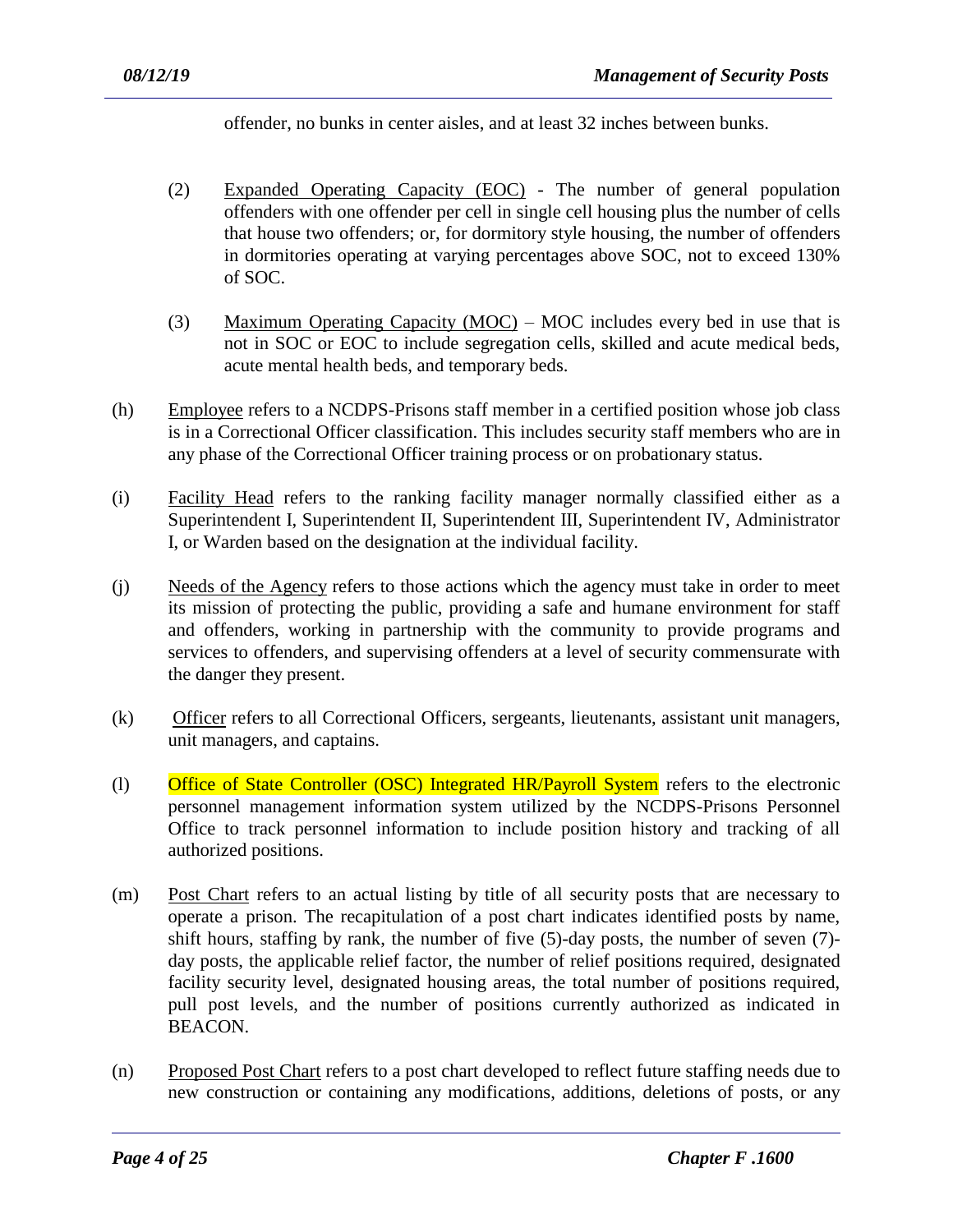other modifications needed at existing or planned facilities.

- (o) Pull Posts refers to the designation of a post as Pull Post Level I, Level II, or Level III to assist supervisors when determining which posts must be temporarily collapsed or closed due to emergencies, staffing shortages, overtime reduction efforts or other reasons deemed necessary by the shift supervisor or facility management. Pull post are prioritized to allow certain post to shut down first. Additional information is provided in section .1607 (d).
- (p) Region Director refers to the ranking manager assigned to a region office with responsibility for supervising or managing Facility Heads and providing management oversight of all facilities within the designated geographic region.
- (q) Region Operation Manager refers to the manager assigned to a region office with responsibility for supervising Facility Heads of some of the smaller prison facilities and assists the Region Director in providing management oversight of all facilities within the designated geographic region.
- (r) Relief Factor refers to the formula utilized to figure the relief manpower needed for all posts. Additional information is provided in section .1607 (e).
- (s) Review Process refers to the levels of review and approval of the security post chart.
- (t) Security Staffing Levels refers to the priority for posting designations given to each five (5)-day and seven (7)-day posts.
- (u) Shift refers to an employee's regular daily work period.
- (v) Special Assignment refers to the reassignment of a position designated/assigned to a specific post to perform the duties of another established or temporarily created post.
- (w) Supervisory Staff refers to sergeants, lieutenants, assistant unit managers, unit managers, and captains.

#### **.1603 RESPONSIBILITIES**

- (a) The Director of Prisons will ultimately be responsible for determining the number of security staff required to provide a safe and secure environment at each prison facility.
- (b) The Deputy Director serves as the Director's designee for providing central oversight and coordination of security staffing to include the staffing analysis process, tracking, monitoring and transferring of all security positions within the division to ensure efficient and equitable distribution of security staffing resources.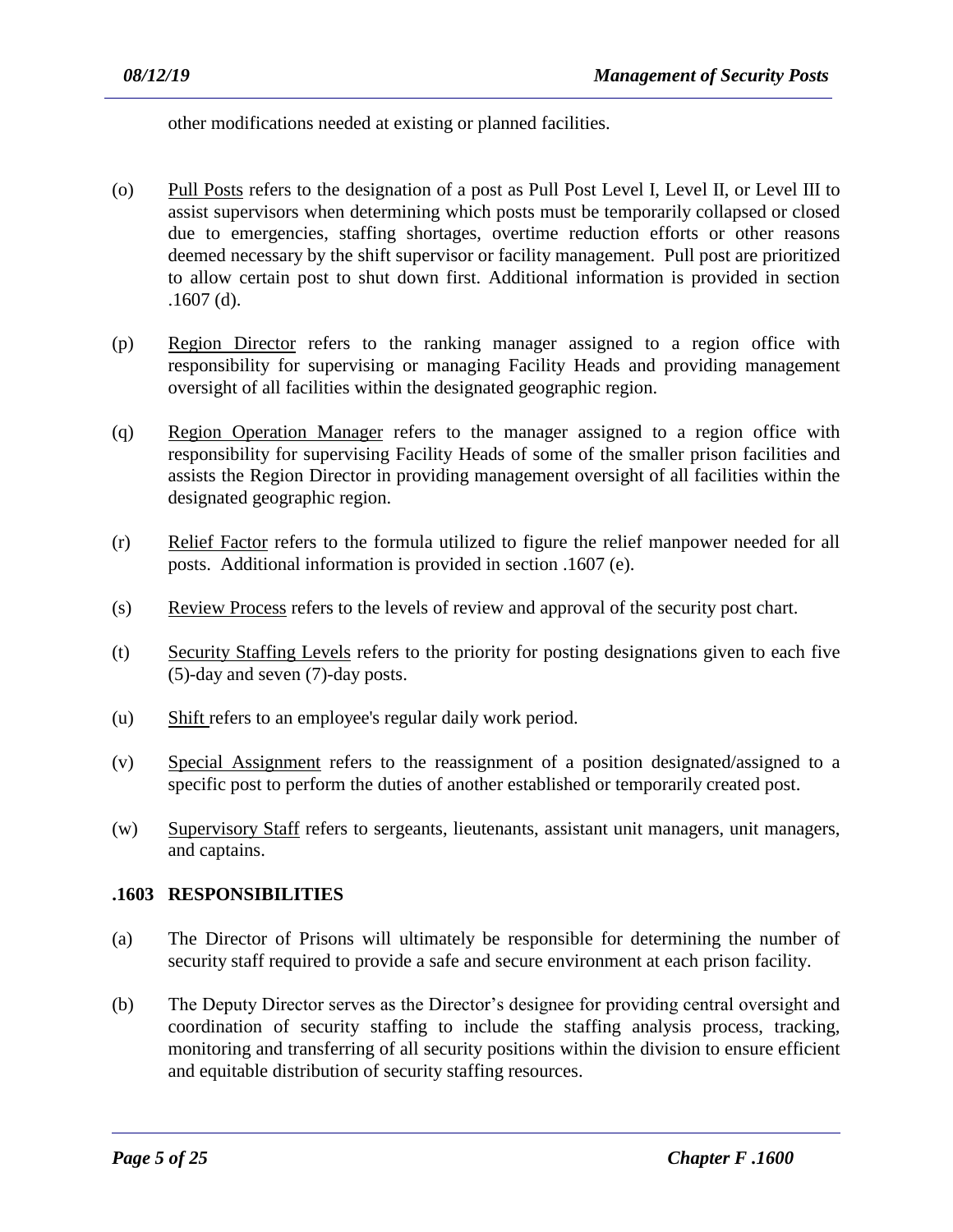- (c) A Division Operations Manager, reporting to the Deputy Director will be responsible for conducting on site post reviews of each prison at least once every three years, conducting regular reviews of post charts through the automated post-audit system, and conducting other staffing reviews as necessary. The Operations Manager will be responsible for tracking changes made in post charts, tracking identified staffing deficits, and training of all Facility Heads and Assistant Superintendents in security staffing practices and concepts. The Operations Manager will maintain an automated post staffing chart on each facility. This will include ensuring that the number of Officer positions assigned to a prison is consistent with the number of positions identified in BEACON.
- (d) Region Directors and Region Operations Managers will provide management oversight in the identification of posts manned by Correctional Officers to ensure the proper and efficient operations. Operations will include direct supervision of offenders, loading, unloading, feeding, yard time, visiting, program services, recreation, and emergency procedures. The Region Director/Operations Manager will ensure that subordinate supervisory staff has properly instructed Officers regarding specific operations of security posts under routine and emergency conditions. Region Directors/Operations Managers will be responsible for monitoring payment for overtime at facilities under their command, ensuring that all overtime payments are reasonable and necessary.
- (e) Facility Heads will make sure that the Officer in Charge of each shift supervises all established posts as frequently as may be necessary to ensure staff alertness and appropriate execution of post orders and standard operating procedures. Facility Heads will be responsible for monitoring overtime, ensuring that overtime is properly managed by supervisors and all overtime earned is reasonable and necessary.
- (f) The Assistant Superintendent or designee is responsible for developing a security roster designating the following:
	- (1) assigning the applicable security staffing level designation to each post of the security roster;
	- (2) placing the normal workdays, normal days off onto the security roster;
	- (3) designating posts as gender specific posts to include the minimum number of gender specific security staff required on a daily basis;
	- (4) completing a revised security roster each time there is a change made to the existing "Approved Post Chart;"
	- (5) approving the current security roster; and
	- (6) submitting the security roster for quarterly review by the Facility Head.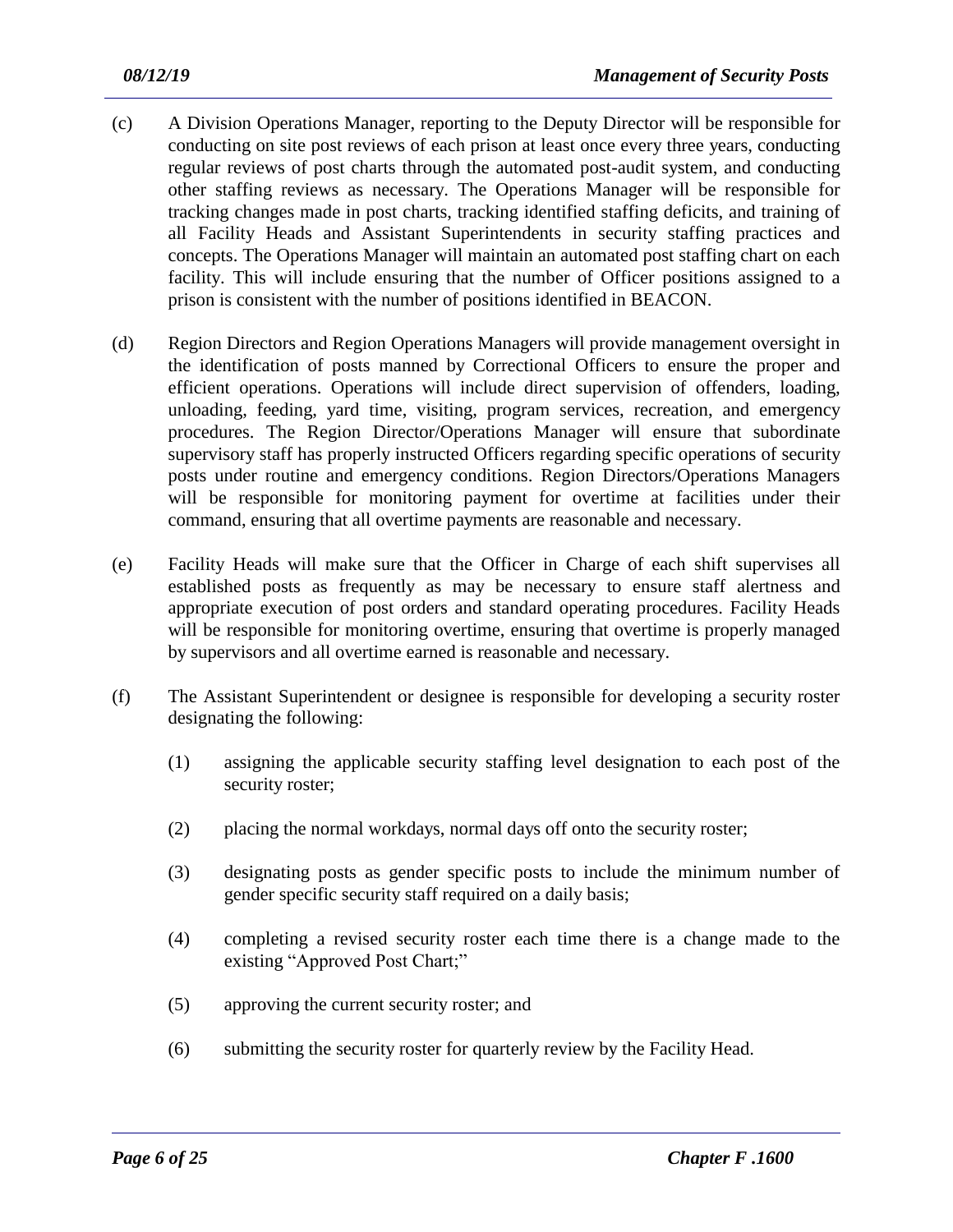#### **.1604 SECURITY POSTS**

- (a) Medium and Close custody offenders will be under the control of unarmed Correctional Officers while inside the secure perimeter of the facility. The use of such Officers may vary consistent with custodial requirements. Offenders in medium and close custody will be under armed perimeter security provided through the use of an electronic intrusion perimeter patrol system or towers. Medium and close custody offenders will be under the control of armed Correctional Officers while outside the secure perimeter of the facility. The use of such Officers may vary consistent with custodial requirements.
- (b) Minimum custody offenders will be under the immediate supervision of unarmed Correctional Officers and/or agents of the Secretary of Public Safety. The number of such Officers may vary consistent with custodial requirements to insure an appropriate level of control. Visual checks and counts will be routinely made to ensure that all offenders are accounted for.
- (c) All medium and close custody offender housing areas will be staffed for direct supervision of offenders. Minimum custody offender housing areas will be staffed for direct supervision of offenders during second shift duty hours. Correctional Officer posts will be located in or immediately adjacent to offender living areas to permit Officer to hear and respond promptly to emergency situations. Correctional Officers assigned to any security post will maintain constant surveillance of the designated post area and offenders that may be in the area. Correctional Officers will position themselves so that they can maintain direct and constant observation of offenders. Unless assigned to a secured control room or other posts in areas that are off limits to offenders, all posts should be established in locations that facilitate personal contact and interaction between staff and offenders. No material or device which could distract the attention of the Officer will be allowed on the post. Unauthorized items include newspapers, magazines, books, nonstate issued cell phones, I-Pods, electronic devices and non-division issued radios.
- (d) The operation and maintenance of the security post and other security components are considered confidential information and shall not be discussed, reviewed, or talked about in the presence of offenders or the general public or in any way made known to offenders or the general public. Offenders are absolutely prohibited from working on or in any way assisting with the repair of any and all security equipment without authorization of the facility head of designee.
- (e) Each facility will maintain a control or operations center to provide order and security. The control/operations center should be staffed 24 hours a day and should be the center of communication and security for the facility to include monitoring or alarm systems. Each facility should establish standard operating procedures describing action to be taken when an alarm or alert occurs. All alarms and alerts are to be investigated immediately by a Correctional Officer or other staff as available and designated. Standard procedures should be developed to require the mobilization of staff as appropriate to respond to an alarm.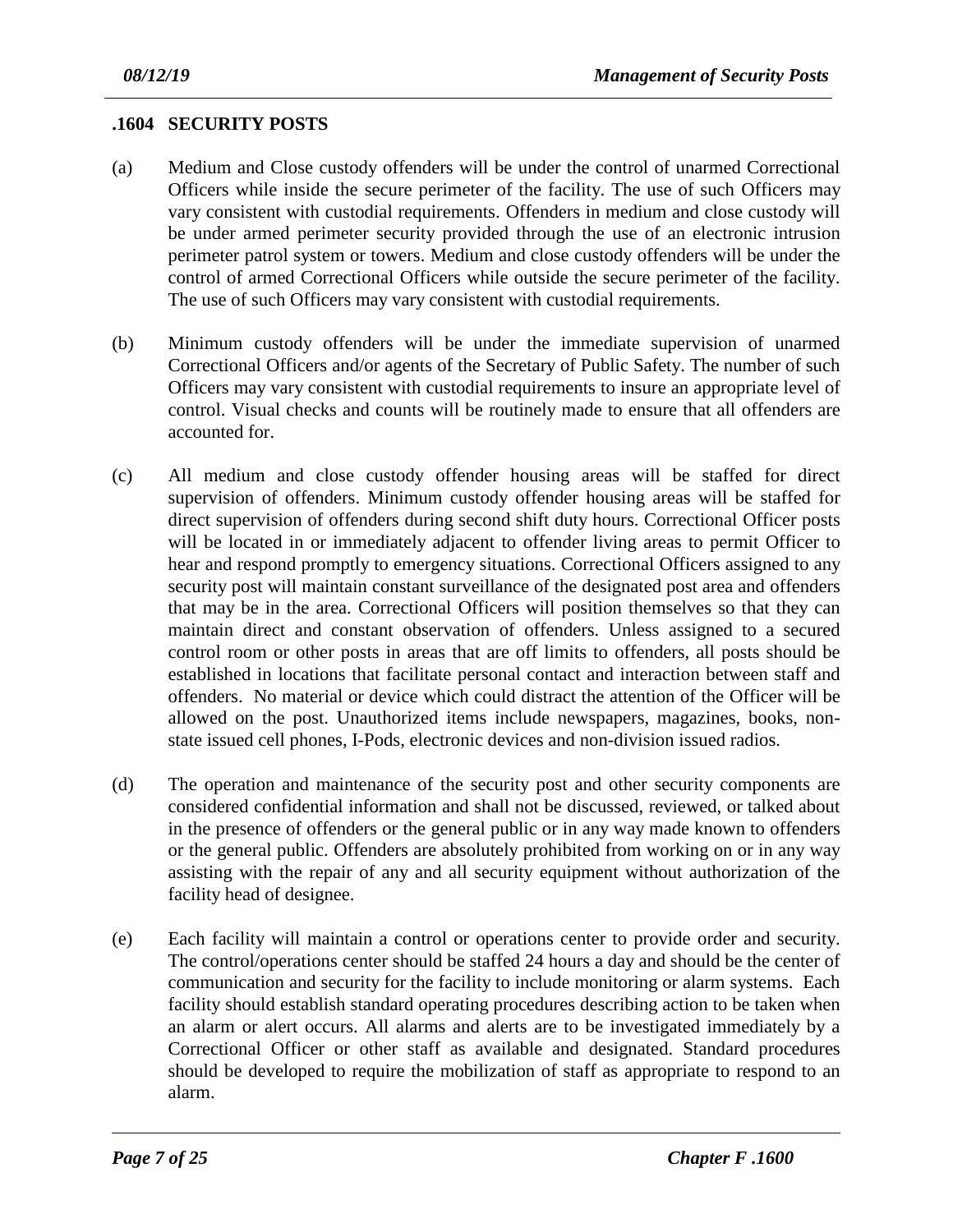- (f) Each shift will be staffed with sufficient trained personnel to fill critical security posts and to act as back-up and relief Officers for these posts. Security staff will be provided sufficient training concerning security systems and post assignment responsibilities prior to assuming responsibility for any post assignment alone. Each Assistant Superintendent or designee is responsible for ensuring that all new Officers have received sufficient orientation prior to placement on any post. This orientation should include a thorough briefing on all-basic security functions, departmental rules, procedures and post orders. All training related to security and specific post assignment will be documented in facility records. All Officers will have secured backup staff to observe staff activity in the Restrictive Housing Unit or Security Room (time limited cell). Control room or secured backup Officer must have communication capability with another location from which support staff can be dispatched. All Officers will secure backup staff prior to unlocking the door to the Restrictive Housing Cell or Security Room. Officers will never unlock the cell door without at least one other custody staff as backup.
- (g) Each Officer, inclusive of probationary Officer, must fully read the applicable post order(s) for the post(s) that he/she will be assigned. Officers will acknowledge such by signing the designated acknowledgement form. (In light of the many post areas where the same post order will be maintained, the Assistant Superintendent or designee may maintain a "master" binder where he/she can track and maintain the signed [original] forms for each Officer.)
- (h) When revisions to post order(s) occur, Officers will sign and date the section of the designated form acknowledging he/she reviewed the revision(s).
- (i) Each facility will establish procedures to document security operations to include specific activities and unusual occurrences related to security. Standards require documentation of system tests, failures, all alarms, and other security emergencies. Each facility will also be responsible for maintaining documentation of system tests, failures, all alarms, and other security emergencies for a period of 36 months.
- (j) A system for checks and reporting on all posts should occur at regular intervals to determine that the post remains secure. Correction Officers are required to maintain a permanent log and prepare shift reports that record routine information, emergency situations, and unusual incidents. Correctional Officers assigned to perimeter security posts, yard posts and posts designated by the facility head will report routine information, emergency situations, and unusual incidents to the control/operations center.
- (k) Checks of windows and bars in offender housing units for broken glass, damaged screens, and weakened security locks should occur daily on each shift.
- (l) Supervisory staff are to conduct a daily patrol, including holidays and weekends, of all areas occupied by offenders and submit a daily written report to their supervisor. Unoccupied areas are to be inspected weekly.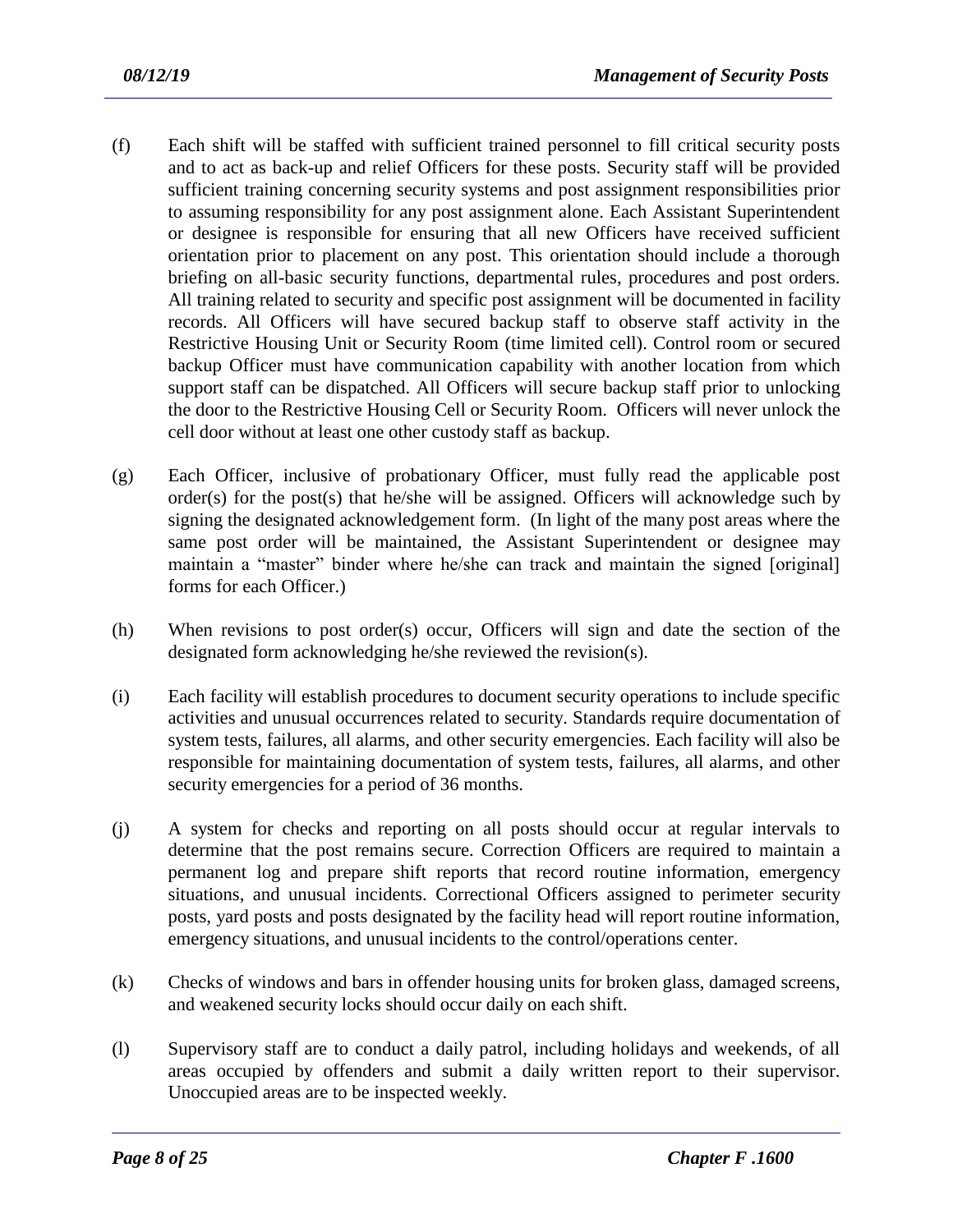- (m) The Facility Head or designee, and designated department heads are to visit the institution's living and activity areas at least weekly to encourage informal contact with staff and offenders and to informally observe living and working conditions.
- (n) The Officer in Charge of each institution/facility or qualified designee conduct at least weekly inspections of all security devices needing repair or maintenance and report the results of the inspections in writing. The purpose of this inspection is to ensure that all bars, locks, windows, doors, and other security devices are fully operational. The results of this inspection should be submitted in writing to the associate warden for custody/ assistant superintendent for operations.
- (o) Shift briefings will be held fifteen (15) minutes prior to the time security posts are to be relieved. The Officer-in-Charge (OIC) of the incoming shift will inspect all Officers to determine that they are appropriately attired and prepared for duty.
- (p) Work areas, including housing units, offices, control rooms, etc., are inspected for order and cleanliness on a daily basis by supervisory staff and/or the OIC. These inspections will be documented on the daily activity log.

# **.1605 DUTIES OF CORRECTIONAL OFFICER**

- (a) Correctional Officers are responsible for the control, custody, and welfare of offenders within their assigned areas. Duties are to be performed adequately. Discipline and security are to be maintained, and policies relating to the welfare of offenders implemented daily.
- (b) Key Performance Indicators. Each assigned post within all facilities of Prisons will have written, posted, detailed orders designating the control and safety rules at that station. Every Correctional Officer shall know the proper procedures and techniques for searching individuals, buildings, and vehicles for contraband and for making thorough security inspections and conducting counts. Correctional Officers must be able to remember names and faces and to understand and react in accordance with policies developed to ensure discipline and care of offenders. They must be able to write accurate and concise reports. They shall have a thorough knowledge of policy to provide effective supervision of offenders. Correctional Officers must be capable of acting reasonably and efficiently in emergencies in accordance with established policies and procedures. All correctional Officers shall be thoroughly familiar with emergency operating procedures and the operation of standard firearms. Each correctional Officer shall have a working knowledge of the proper care and use of standard weapons in the facility arsenal. Standard weapons shall be fired for qualification on an approved firing range annually. Training in CPR and CRDT shall be satisfactorily completed.
- (c) Correctional Officers shall follow supervisor's instructions regarding security precautions necessary for control of an offender or offenders. Accountability for each assigned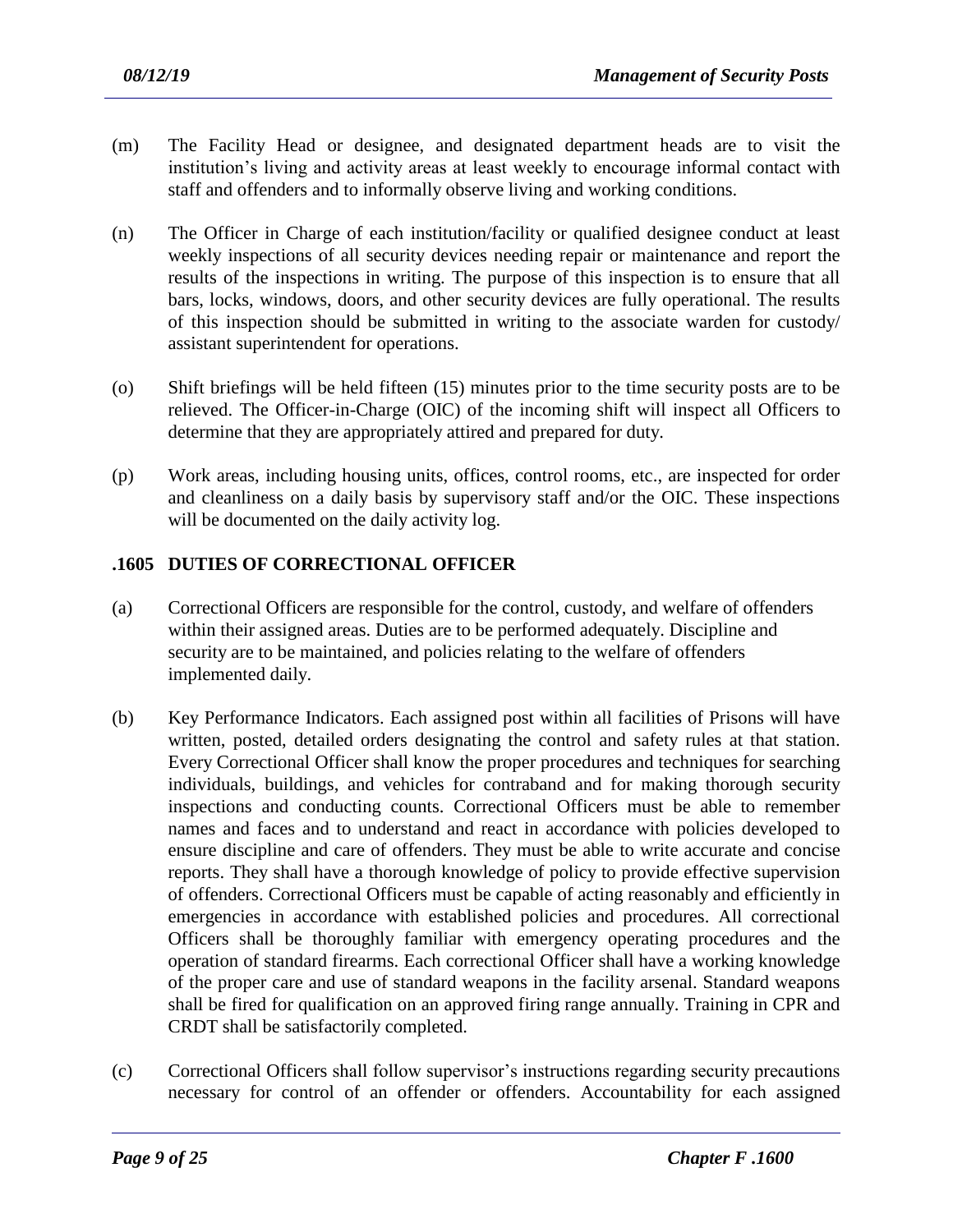offender is the responsibility of the supervising Officer. The Officer shall keep each assigned offender under visual observation at all times. When conditions make this impossible, periodic checks, as defined by facility Standard Operating Procedures, shall be made to insure the presence of all offenders. When outside the confines of a prison unit, offenders other than those classified in minimum custody shall be kept under appropriate restraint and under armed supervision at all times.

- (d) Protection of the offenders under the supervision of a Correctional Officer is the responsibility of that Officer. Accident hazards that are observed must be corrected. If they cannot be corrected immediately, they shall be reported in accordance with facility Standard Operating Procedures to the supervisor. When the Officer observes conflict between offenders an immediate effort will be made to control the situation and a report shall be made immediately to the Officer-in-Charge.
- (e) The health of each offender shall be safeguarded. The cleanliness and sanitation of each post is the responsibility of the Officer assigned to the post, no offender shall be unnecessarily exposed to conditions which will endanger the health of the offender. No offender shall be permitted or forced to attempt to perform work that the offender is physically or mentally incapable of performing. The superintendent/warden of each facility shall insure that subordinate staff are informed of the physical or mental limitations of offenders under their supervision. Whenever an offender becomes ill or is injured, the correctional Officer In Charge shall take necessary steps to provide access to medical attention. A prompt and accurate incident report, in accordance with facility Standard Operating Procedures, shall be submitted by the Correctional Officer whenever an offender is injured.
- (f) Offenders shall be clothed in clothing that affords adequate protection against the elements and is suitable for work. Where clothing is inadequate, the Correctional Officer shall take necessary steps to obtain adequate clothing.
- (g) Observed violations of order and discipline, and other disciplinary difficulties shall be reported to supervisors as specified in disciplinary procedures. When an observer of apparent misconduct by an offender concludes that counseling will not be sufficient action because the suspected offender does not appear responsive or because of the seriousness of the suspected offense, the Officer shall report the matter to his supervisor.
- (h) The Correctional Officer should communicate prison rules and regulations to offenders. Advice and counsel on problems not within the Officer's sphere of responsibility should be referred to the Officer-In-Charge or other appropriate staff of the facility.
- (i) Correctional Officers shall maintain a professional objective relationship in their dealings with employees, offenders, individuals under the supervision of the Department of Public Safety (i.e., probationers/parolees), visitors, and members of the general public. Situations where correctional staff are unable to strictly comply with this requirement, staff will immediately report the matter to supervisory staff in writing within forty-eight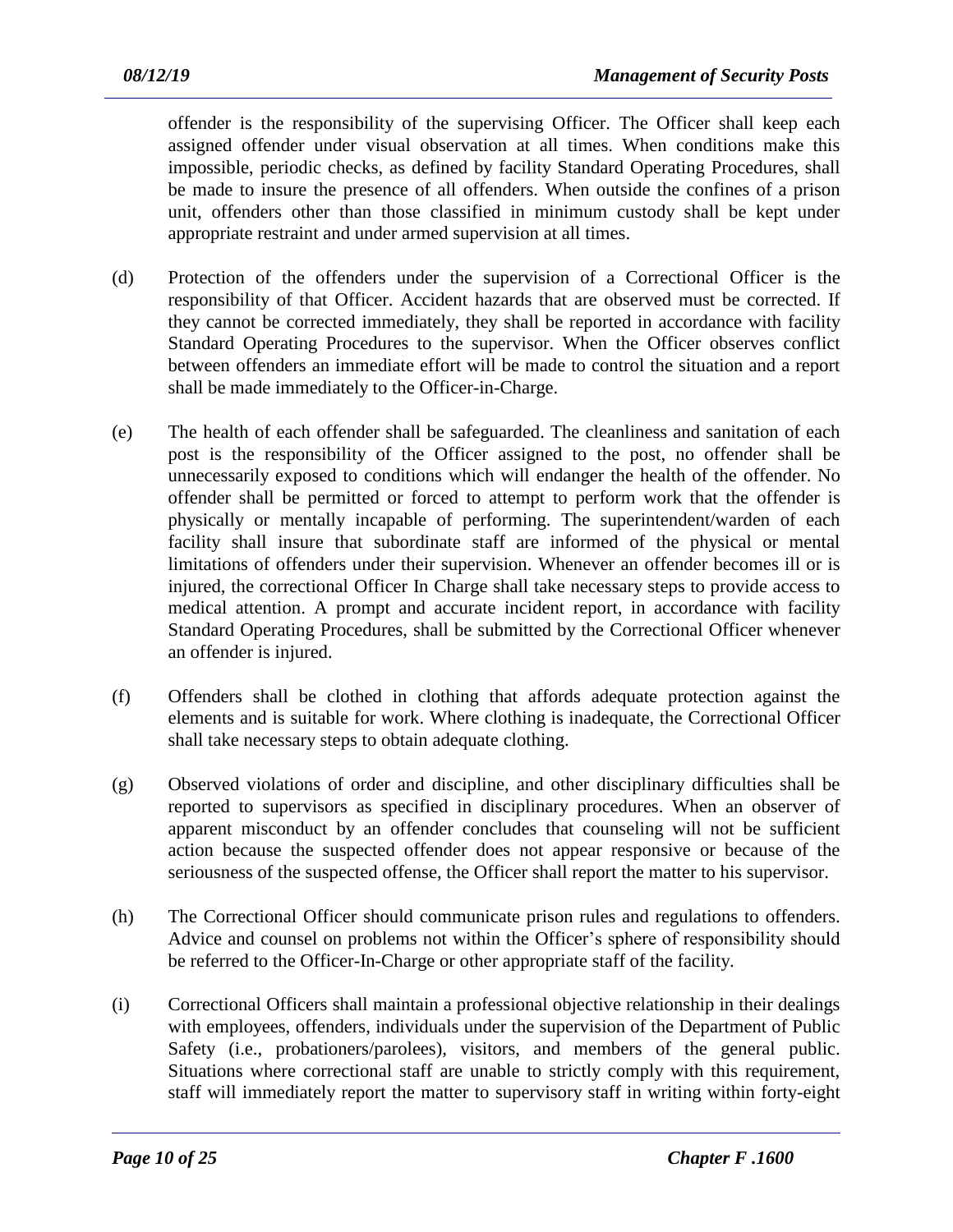(48) hours.

- (j) Correctional Officers shall maintain appropriate logs and complete written reports in a timely and proper manner.
- (k) Performance of Duties. Correctional Officers shall be guided in the performance of their duties by applicable law, prison policy, standard operating procedures, post orders, and daily orders issued by the Officer-In-Charge of the facility. Correctional Officers shall be issued instructions for the performance of their duties by supervising Officers who are responsible for the maintenance of established standards.
- (l) Receiving Custody. The Officer-In-Charge of each facility shall make adequate provision for receiving and keeping in custody, all offenders properly committed or assigned until discharged by law. Before any Officer of Prisons accepts custody of a committed offender, the receiving Officer shall carefully check the commitment papers. When a Correctional Officer is in doubt about the correctness of commitment papers, the immediate supervising Officer shall be consulted before accepting custody of the offender. Each correctional Officer with responsibility for receiving new offenders shall ascertain that the person being delivered is the person described in the commitment papers.
- (m) Surrender of Custody. No Correctional Officer having custody of offenders shall surrender custody under any circumstances except to another duly authorized representative of Prisons or in accordance with an order of a court of competent jurisdiction or by other due process of law. No Correctional Officer shall allow any offender to leave the facility or be given an assignment outside the facility except in accordance with established written policy.
- (n) Judgment. The importance of daily decisions made in reacting to prison situations should be emphasized by the Officer-in-Charge of each facility. Emergency procedures and alternative methods of handling critical situations under varying circumstances shall be reviewed by Correctional Officers as required. Instances of faulty judgment, overreaction, inappropriate use of force, inappropriate use of weapons, and negligent failure to protect or control offenders shall subject responsible Correctional Officers to appropriate disciplinary action.
- (o) It is the responsibility of each Correctional Officer to be thoroughly familiar with each relevant Post Order, Standard Operating Procedures, Emergency Plans, and applicable policies. Officers shall read relevant documents as often as necessary to be current and knowledgeable.
- (p) Correctional Officers shall remain alert and in full possession of their faculties at all times while on duty. Failure to remain alert is unacceptable personal conduct and shall be cause for discipline consistent with the NCDPS-Prisons Disciplinary Policy and Procedures. Post orders shall specify activities that may occur on that specific post, i.e., review of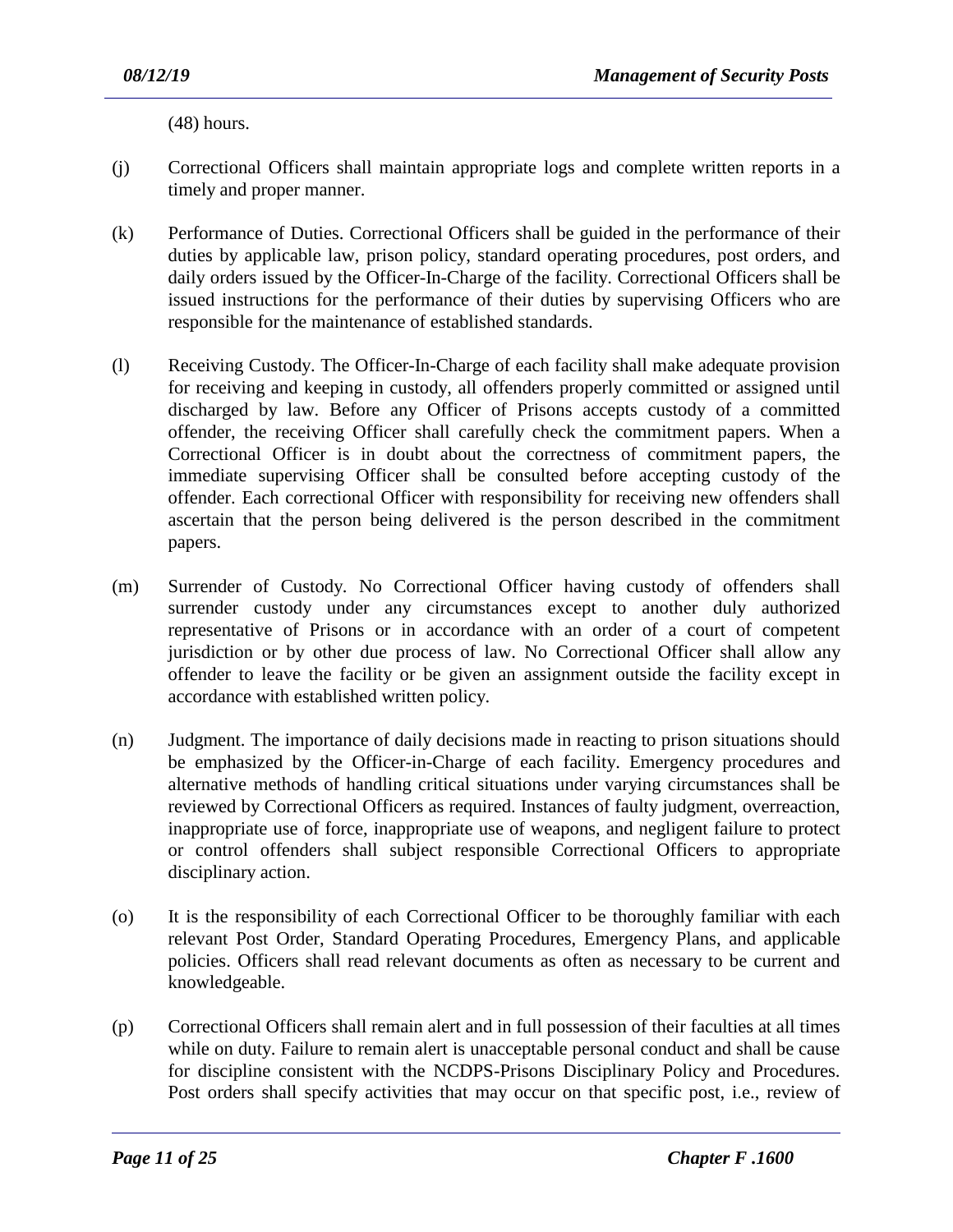Prisons' Policies and Procedures. If an activity is not specified it shall not occur (i.e., reading, meditating, listening to radio, etc.) A Correctional Officer shall not leave an assigned post until properly relieved.

# **.1606 ROSTER MANAGEMENT**

#### (a) DAILY SECURITY ROSTERS:

- (1) Security rosters will be used to list all security personnel and where they were actually working on a given day. Each daily security roster will also contain identification of A and B response teams, cell extraction team designations, and Self Contained Breathing Apparatus (SCBA) approved staff.
- (2) All staff working on a scheduled off-duty day will be identified on the daily security roster.
- (3) All staff on leave will be listed in the "Leave" section with the indication of the type of leave used.
- (4) All staff attending training will be listed in the "Training" section of the daily security roster with an indication of the type of training and the amount of time spent away from her/his post.
- (5) All staff working but assigned to a post away from the facility identified on the daily security roster.

#### (b) STAFF POSTING/ASSIGNMENTS

- (1) Each shift supervisor will maintain a list of security staff assigned to her/his shift. This list will be used to assign security staff to posts as they report for duty to ensure that all Pull Post Level II and III posts are staffed.
- (2) The Assistant Superintendent or designee and the shift supervisor should make every effort when possible to familiarize each Officer with as many security posts as possible to allow greater flexibility in post assignments.
- (3) Shift supervisors will ensure that days off are evenly distributed among staff. Particular attention should be afforded the weekends, ensuring that they are sufficiently staffed. Any manpower variations will be reported to the Assistant Superintendent or designee by the next business day so that proper revision may be made to the master security roster.
- (4) The Assistant Superintendent or designee will make every effort to maintain a balance of experience between shifts at the institution and between operations and housing teams.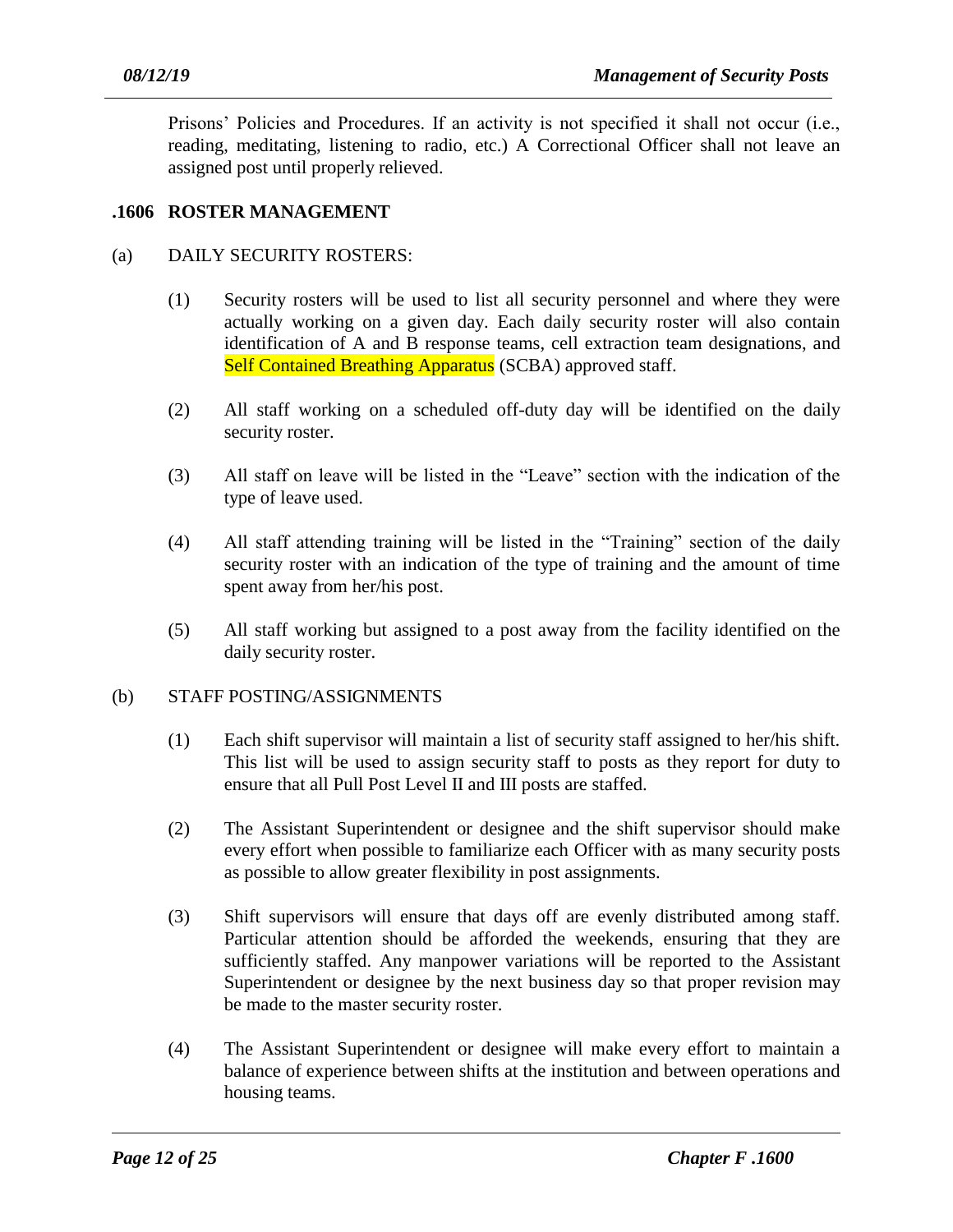- (5) Shift supervisors will ensure that each daily security roster is completed, reviewed, and updated prior to the end of their shift. The daily security roster will be reviewed by the Assistant Superintendent or designee the next business day.
- (6) Daily security rosters (hardcopy or electronic filing) will be maintained for a three (3)-year period and then may be purged accordingly.

#### (c) ANNUAL LEAVE (Refer to DPS-HR-300-01 Approved Leave policy for additional information regarding annual leave.)

- (1) Each facility will establish a method whereby Officers may request leave based on an established process. In scheduling annual leave, each shift supervisor must be mindful of the amount of relief available so as not to be forced into overtime situations. The shift supervisor must consider Officers' training needs and/or military commitments when approving annual leave.
- (2) Officers will submit their leave requests by utilizing a "Request for Leave" form.
	- (A) The request must be submitted to the shift supervisor.
	- (B) Approval/denial of these requests will be based upon date availability, other needs of the institution, and a system to ensure fairness to all employees.
	- (C) Shift supervisors should review these requests as soon as possible and provide the employee with a written decision within five (5) working days from the date of receipt.
	- (D) In the absence of the assigned shift supervisor, the relief shift supervisor or higher authority will assume this responsibility.

# (d) REQUESTS FOR SHIFT OR POST ASSIGNMENT CHANGE

Each facility will develop a formal process for allowing employees to request shift changes or post assignment changes. The request must be submitted in writing to the Facility Head or designee. Approval/denial of these requests will be based upon needs of the institution, and a system to ensure fairness to all employees. The Facility Head or designee should review these requests as soon as possible and provide the employee with a written decision.

# **.1607 POST CHARTS**

(a) **Post Charts:** A central automated post chart on each facility detailing identified posts by name, number of hours of operation, and applied relief factor for each post will be maintained at the division level on a Web-based computer program. Access to viewing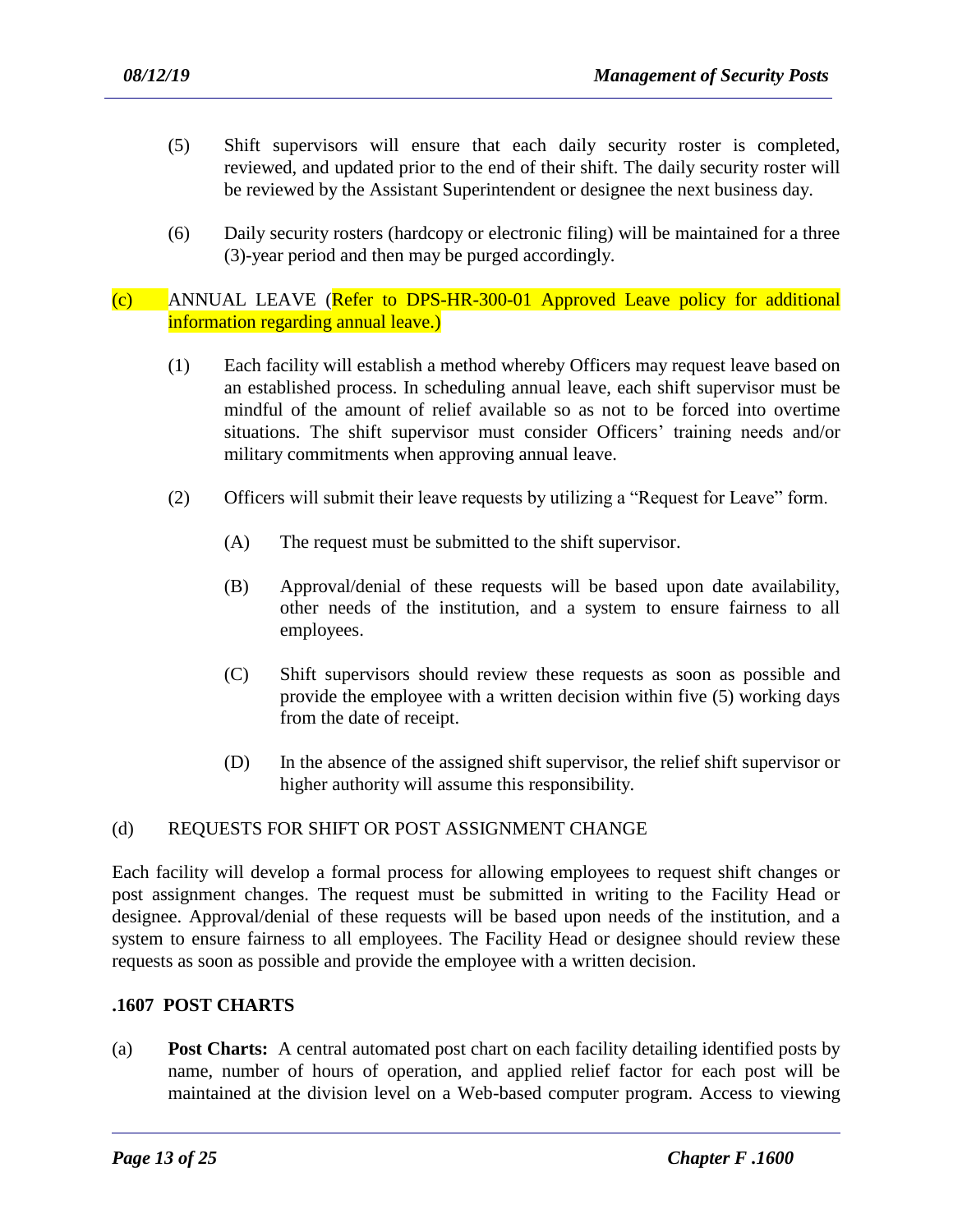the current approved post chart for each facility will be available to all Region Directors and Facility Heads. Annual reviews (Post Chart Summary Review Form) of the post charts will be conducted by the Facility Head and submitted to the Prisons Operations Manager via their Region Director. Recommended Post Changes will be documented on the Recommend Post Modification Form. The annual review of all post charts and a report of changes to security staffing will be conducted by the Division Operations Manager.

Current post charts will be based approximately on the total number of authorized and funded security positions, ensuring that the number of assigned security staffing positions assigned to a prison is consistent with the number of positions identified in BEACON. Copies of previous post charts will also be maintained on the computer program for historical purposes. Minor variances may be authorized by the Deputy Director with proper justification.

- (b) **Post Hours:** All post charts will clearly state the hours of duty for each specific post. The standard scheduled hours for any specific post will normally be either 8, or 12 hours for one shift. Facilities may request by memorandum and be granted exceptions to the 8 or 12-hour schedule by the Deputy Director, (e.g., 10-hour / 4-day workweeks).
- (c) **Post Days:** All post charts will clearly state the number of days each post is designated to be manned. The standard number of days for any specific post will normally be either 5 or 7 days. Duties requiring less than 5 days are normally considered to be tasks, not posts, and will be considered when assessing the overall posting needs of the facility. Facilities may request by memorandum and be granted exceptions to the 5 or 7-day schedule by the Deputy Director.

# (d) **Pull Posts:**

- (1) Pull Post Level I: The first posts pulled in order to provide coverage elsewhere in the facility, reduce overtime, or designated as a first responder. Pulling a Level I post should still allow for full delivery of services, programs, and facility operations. Overtime is normally never authorized to fill these posts.
- (2) Pull Post Level II: The second priority post to be pulled if coverage is needed in another area. The facility should be able to maintain minimal normal operations. Programs, education, and work activities may be scaled back as necessary. Post assignments should be prioritized with overtime authorized based on population requirements and duration of reduced staff availability. Pull Post Level II are essential posts that should be filled to meet the facility's Standard Operating Procedure. The post should only be pulled in emergency situations.
- (3) Pull Post Level III: Level III posts are considered critical posts and are almost never pulled unless there is a riot or emergency. Pulling a Level III post would normally require minimal or no program and restrictive/lockdown operational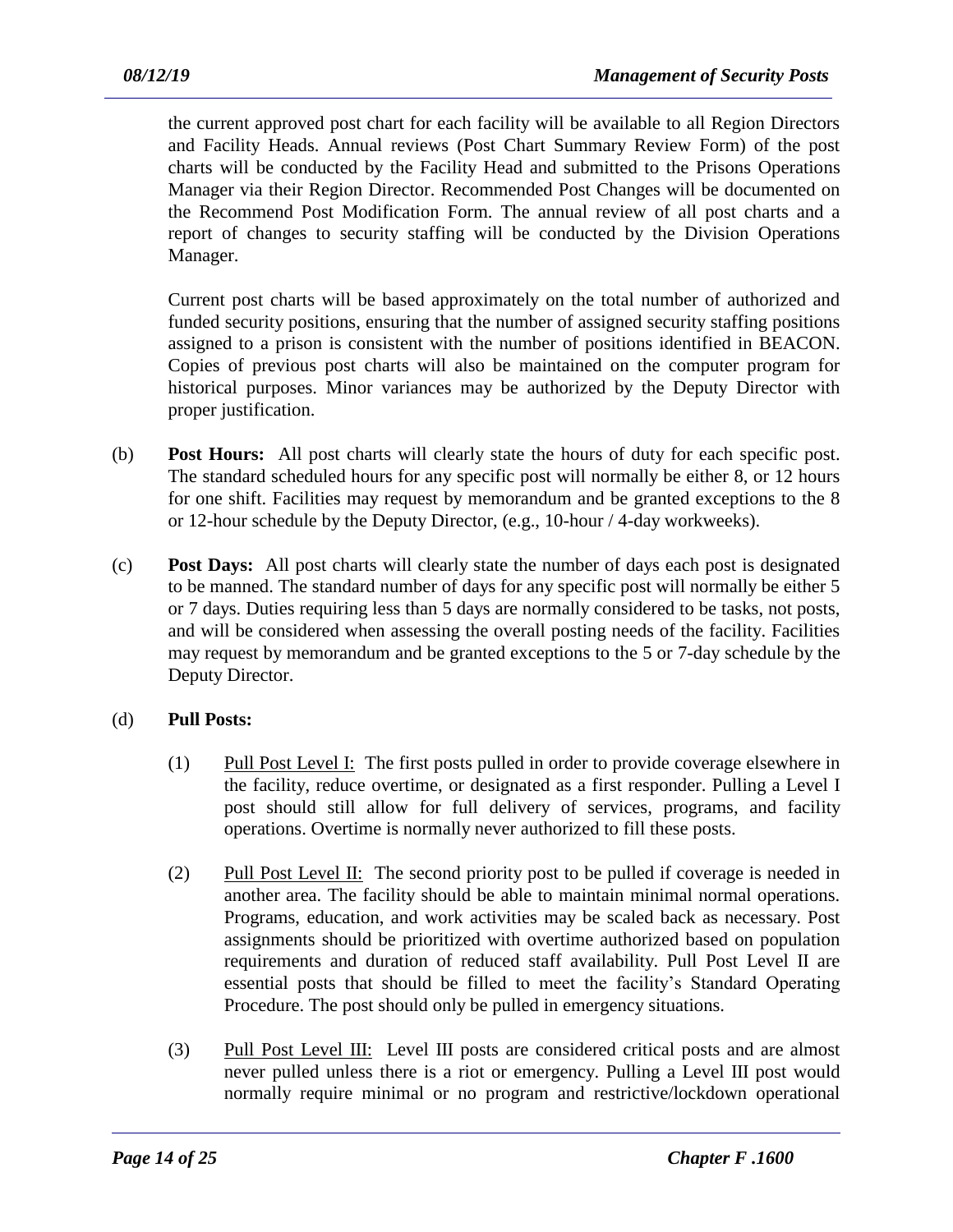characteristics necessary to meet custody and control, staff and offender safety, and public protection requirements. Overtime for Level III posts will normally be authorized. These posts are considered critical to the safety and welfare of the general public, staff and offenders.

(e) Post Relief Factor: A standard division wide security staffing relief factor formula is the calculated numerical multiplier applied to the number of posts identified to produce the numbers of staff needed to ensure coverage. The relief factor is a formula based on staff absences for vacations, holidays, personal days, sick leave, workers' compensation leave, training days, military leave, and other factors. The relief factor formula shall be updated at least every three years. All post charts will clearly state the relief factor for each designated post, determined by the number of hours per day, the number of days per week, and the actual need to replace the post when the assigned Officer is unavailable. Current security staffing relief factors are as follows:

| <b>POST HOURS</b> | <b>NO RELIEF</b> | 5 DAY POST | 7 DAY POST   |
|-------------------|------------------|------------|--------------|
| 8 HOUR            | 1.00             | 1.24       | 72<br>1. I J |
| 12 HOUR           | $1.00\,$         | N/A        | 2.60         |

- (f) Permanent changes to facility post charts must be approved by the Deputy Director. The Deputy Director or designee will ensure approved post chart changes are entered in the automated post chart system and that the Facility Head and the Region Director are notified of any changes. A record of all post chart changes, identified position needs, and unallocated positions will be maintained by the Division Operations Manager and must not exceed the number of funded security positions.
- (g) Temporary changes to the facility post chart staffing pattern or creation of additional posts to meet short term operational needs may be approved by the Facility Head or Region Director as follows. Facility Heads may approve short term post chart changes for a period not to exceed 30 days. Region Directors may approve short term changes that exceed 30 days but not to exceed 90 days. All short term changes exceeding 90 days must be approved by the Deputy Director, and should not exceed a total of 12 months from the original date the change was initially identified. Written justification detailing the need, post hours, and expected duration of the temporary post should be submitted through the chain-of-command to the appropriate approving authority and maintained on file for a period of three years.
- (h) Proposed post charts are prepared by the Division Operation Manager at the request of the Director of Prisons, Region Director, or Facility Head and reviewed by the Deputy Director. Proposed post charts will be submitted to the Facility Head for review and then through the Region Director for concurrence prior to submission to the Deputy Director for final approval. Rosters will not be changed to reflect these modifications until the post chart has been approved.

# **.1608 STAFFING LEVELS**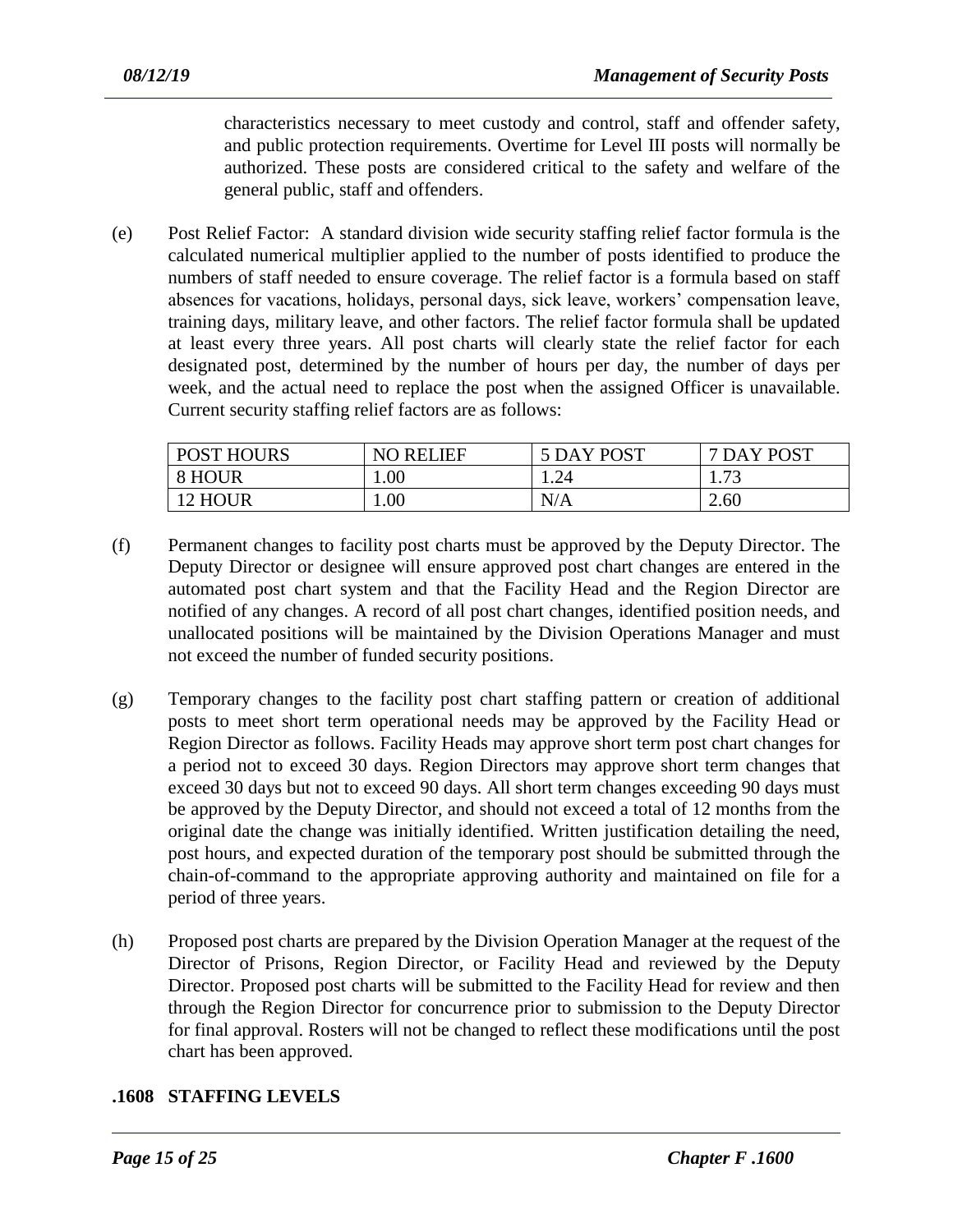- (a) The Division Operations Manager will be responsible for maintaining a current divisionwide "staffing level" chart designating all levels of security staffing. Review and revision to this chart will be made on an as needed basis each time a revised or new post chart is generated.
- (b) The Division Operation Manager will also be responsible for tracking identified staffing deficits, surpluses, and all changes to the initial post audit.
- (c) After review and recommendation by the Division Operations Manager, the Deputy Director, will approve all revisions to security staffing levels.

#### **.1609 GENDER SPECIFIC POSTS**

The Department of Public Safety is committed to ensuring that each employee has equal opportunity in agency employment practices. In doing so, adequate provisions will be incorporated into the designation of security posts and assignments to provide for the offenders' right to privacy to the extent that such privacy safeguards do not impede the department's ability to insure the operation of safe and secure correctional facilities.

Internal guidelines have been established by which gender specific security posts and assignments are designated and utilized based on balancing the security and privacy interests of staff, offenders and the general public. Gender specific posts and assignments apply only to security staff at the Correctional Officer level. No supervisory post will be designated as gender specific. These standards apply to male facilities. Female facilities may use these standards as a general guide but may have to specify more gender specific posts based on operational needs.

- (a) Housing:
	- (1) Small minimum security facilities with a capacity generally less than 150 offenders, may utilize one gender specific post per shift.
	- (2) Larger minimum security facilities are typically staffed with one Officer for two dormitories on first shift and one Correctional Officer per dormitory on second shift. One gender specific post for every two dorms may be designated.
	- (3) Medium security dormitories may post one gender specific post in the housing area of each dormitory for conducting complete searches, leaving one or two post non-gender specific.
	- (4) Close security single cell housing facilities for regular population offenders may post one gender specific post in the housing area of each unit for conducting complete searches, leaving two or more post non-gender specific.
	- (5) Offenders will not be supervised by Officers of the opposite gender while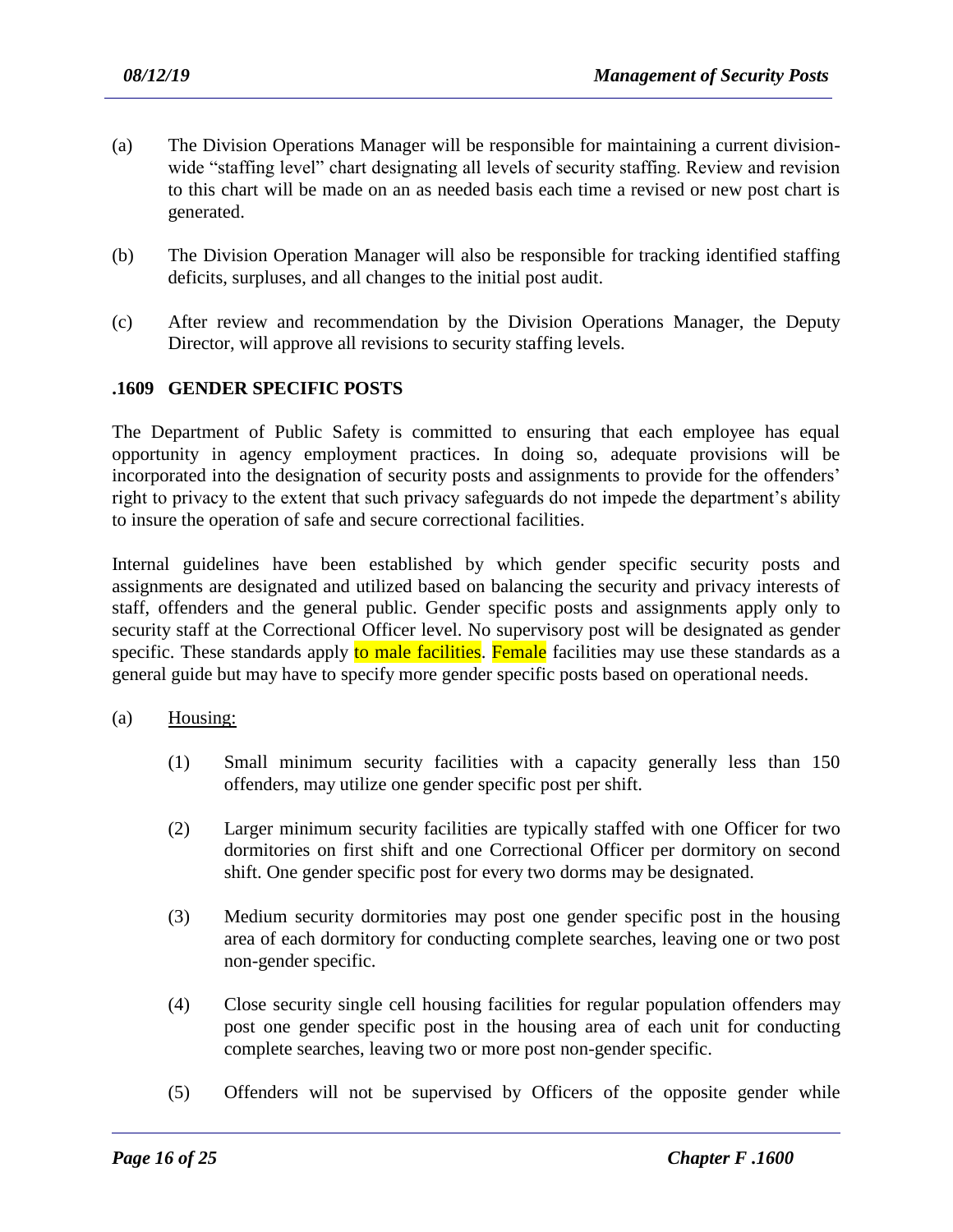offenders are showering or in the toilet area unless appropriate privacy screening is provided to obscure the view of breasts, genitalia and buttocks.

- (6) Staff of the opposite gender shall be required to announce their presence when entering a housing area. Such announcement shall be made at a minimum of once upon the shift change by an "opposite gender" employee assigned to the housing area. This announcement shall be documented in the shift log. Any other opposite gender employee must announce when entering a housing area and document in the shift log.
- (7) Offenders will be required to cover themselves appropriately in accordance with local rules and requirements when not in the shower or not utilizing toilets and while in route to and from these areas.
- (b) Control Housing: Posts involving the direct supervision of offenders in restrictive housing for administrative purposes (RHAP), restrictive housing for disciplinary purposes (RHDP), or any control status to include protective control (PCon) will be gender specific to the offenders being supervised.
	- (1) Direct supervision in these areas refers specifically to the duties of supervising offenders while showering and/or the performance of strip searches.
	- (2) Strip searches associated with escorted movement may be performed by the staff providing direct supervision, i.e. assigned housing unit Officers and not necessarily by escort staff unless the escort staff is of the same gender as the offender.
	- (3) Control room assignments, offender escort Officers and other posts not requiring the performance of the specific tasks referred to above are not to be designated as gender specific to the offender being supervised.
- (c) Special-use housing areas including mental health units, transitional care units, and medical infirmaries require additional gender specific assignment consideration in keeping with any specific conditional requirements for such housing that may conflict with staff's ability to effectively address privacy concerns for offenders housed there. Such requirements include the following:
	- (1) Offenders are frequently on some type of enhanced supervision ranging from every fifteen (15) minutes to constant one-on-one observation. Such observation is required by medical/mental health staff. and many times involves offenders who either refuse or are incapable of keeping their genitalia, buttocks and breasts covered appropriately.
	- (2) Offenders on one-on-one constant "watch" status must be observed at all times including when they are utilizing the toilet and bathing or showering.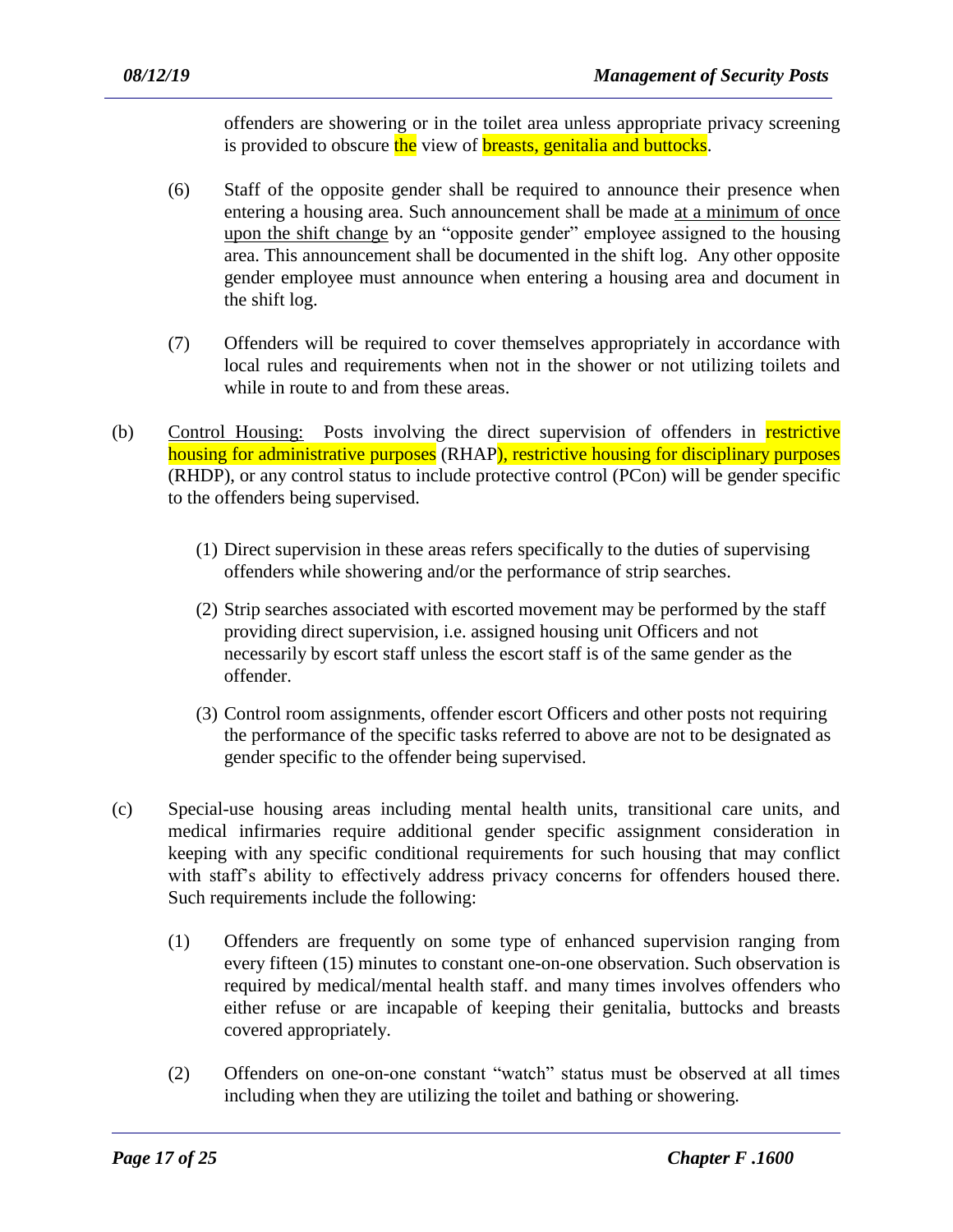- (3) Cell extraction teams should be gender specific in such settings when time and circumstances allow. This would also apply to teams responsible for applying medical restraints in those cases where resistance by the offender is anticipated.
- (4) Assignments/posts within these special units that do not require participation in any of the required activities listed above are not to be gender specific.

#### (d) Transportation of Offenders:

- (1) When two or more Officer are utilized during transportation of medium and close custody offenders, there should be at least one (1) Officer of the same gender as the offender(s). When transporting medium custody offenders between facilities and only one Officer is present, there is no gender restriction required unless there is reason to believe that the transporting Officer may have to conduct a complete search of the offender.
- (2) There will be no gender restrictions regarding the transport of minimum custody offenders.
- (e) Outside Work Squads:

Outside Work Details on Facility Property: Outside work detail Officers, the department non-security supervisors, and non-department supervisors may be the opposite gender as the offender(s) being supervised.

(f) Vocational and Enterprise Buildings:

If the program involves tools or materials with the potential to make a weapon and offenders are stripped searched at the conclusion of the class / shift, one gender specific post per shift may be authorized.

(g) Receiving:

If one position is assigned to receiving of new or transferred offenders, the post may be gender specific. If multiple positions are assigned to receiving, and post involved in conducting complete searches of offenders will be gender specific. Offenders received at male facilities will be strip searched by male Officers and female offenders received at female facilities will be strip searched by female Officers.

(h) Gatehouse:

A gender specific post may be established at the gatehouse of minimum security facilities where complete searches of large numbers of offenders are conducted.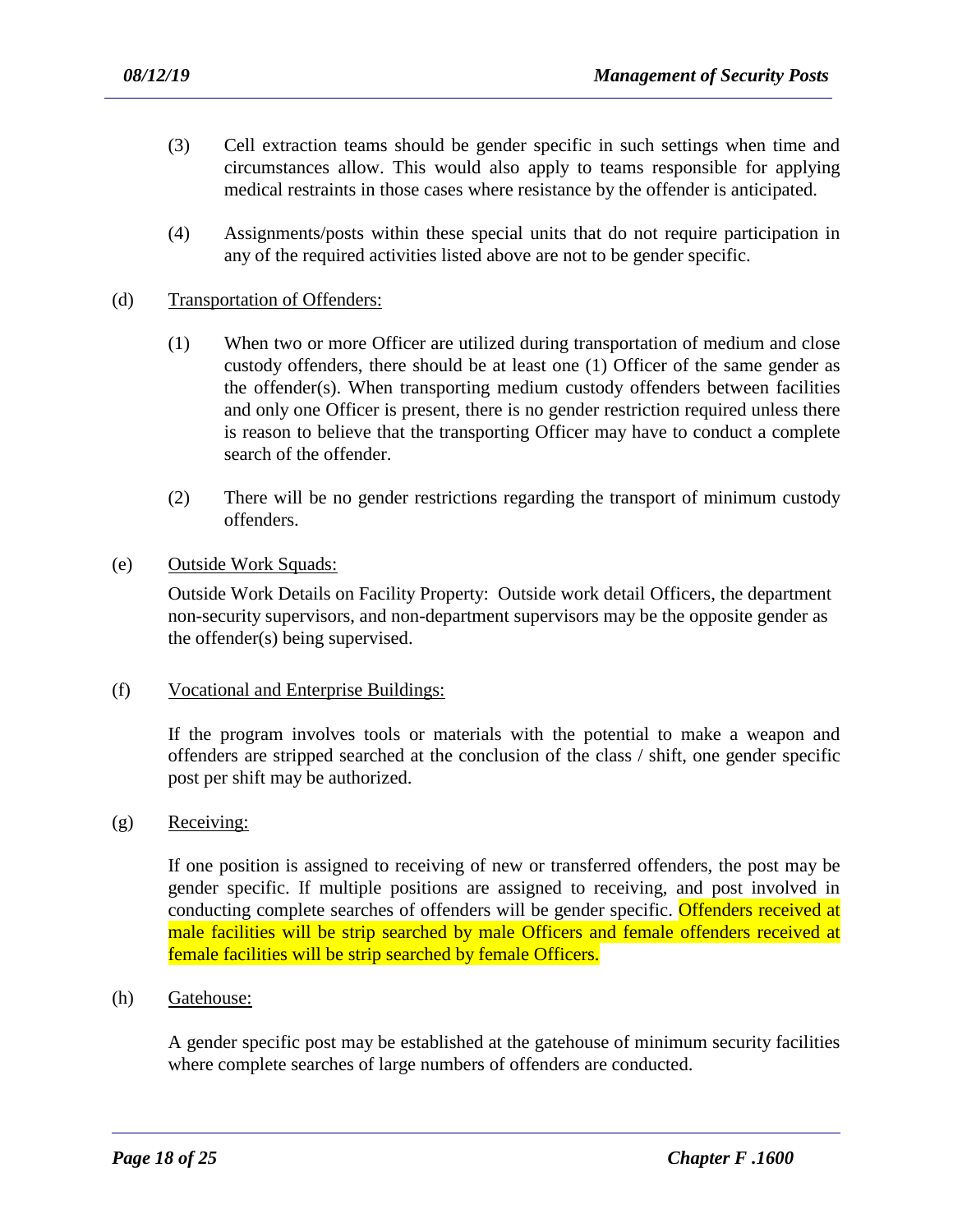(i) Visiting:

One or more gender specific post may be established at higher security facilities which conduct complete searches for visiting in a holding area and other security staff cannot be readily pulled for this activity.

- (j) Search of Offenders:
	- (1) Routine, clothed (pat/frisk) searches of male offenders may be conducted by Correctional Officers of either **gender.**
	- (2) Routine, clothed (pat/frisk) searches of offenders housed in female facilities will be conducted by female Correctional Officers. Routine, clothed (pat/frisk) searches of offenders housed in female facilities will only be conducted by male staff during an exigent circumstances as determined by the shift supervisor. In such cases, the staff conducting the search will thereafter submit a statement by witness form explaining the exigent circumstances that justified the search exception. A supervisor will be responsible for completing an Incident Report.
	- (3) Absent exigent circumstances, complete (strip) searches of offenders housed in a female facility will be conducted by female Correctional Officers and complete (strip) searches of offenders housed in a male facility will be conducted by male Correctional Officers. Complete (strip) searches may be conducted by Correctional Officers of a different gender from the offender only under exigent circumstances as determined by the shift supervisor. In such cases, the staff conducting the search will thereafter submit a statement by witness form explaining the exigent circumstances that justified the search exception.  $\overline{A}$ supervisor will be responsible for completing an Incident Report.
	- (4) Searches of offenders shall not be conducted for the purpose of determining the person's genital status as if relates to transgender or intersex.
	- (5) All searches of offenders will be in accordance with Division of Prison Policy F .0100 Operational Searches.
	- (6) All positions, posts, shifts and assignments not specifically addressed herein and/or for which a specific exception has not been obtained from the Secretary will be equally available to all security staff without regard to gender.

# **.1610 TRAINING**

The Division Operations Manager will provide training for all Facility Heads, and Assistant Superintendents, to include the purpose of post charts, how post charts are formatted, how the relief factor is calculated, how pull posts are designated and utilized,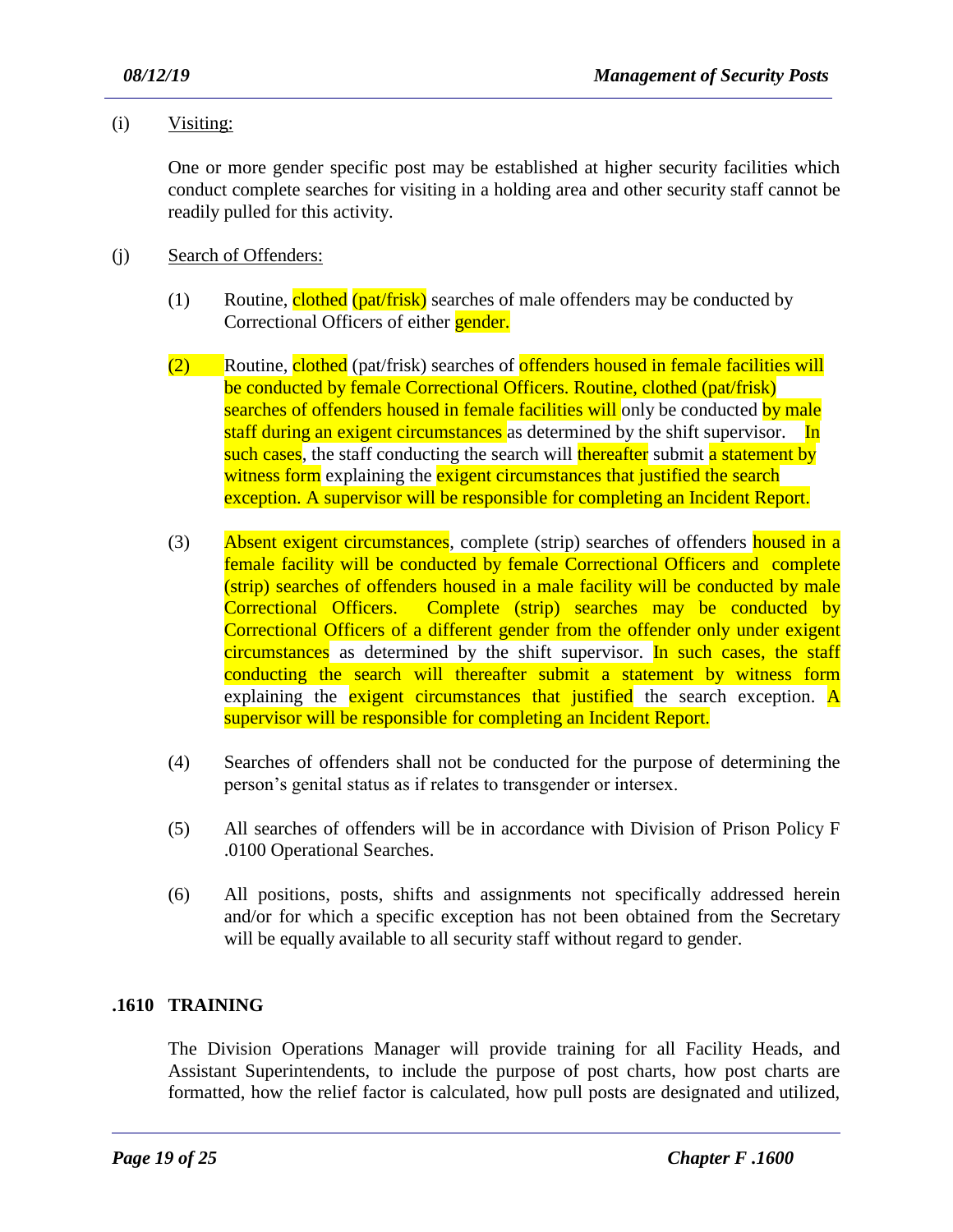the use of activity charting, and how the determinations are made to deploy the right number of Officers, on the right shifts, at the right place and at the right time to maximize strength.

#### **.1611 POST REVIEWS**

- (a) Each Facility Head should conduct an annual review of the facility post chart to ensure all post are necessary and are being utilized as authorized. The number of security staff required on the post chart should be compared with BEACON records to assure the appropriate number of security staff positions are assigned to the facility. Annual facility reviews should include a record of the following information.
	- (1) In the event that a position has been approved to be "loaned" (to or from) as a work against position, the position number and the location the position has been loaned to or from will be forwarded to the Division Operations Manager.
	- (2) Positions on "special assignment" will be denoted with the position number identified and the reason for the special assignment.
	- (3) The Facility Head will approve the annual review and forward the (Post Chart Summary Review Form) to the Region Director who will review and approve the document before forwarding to the Division Operations Manager detailing the accuracy of the existing post chart, changes that are requested (Recommended Post Modification Form), and any information detailed in numbers 1 and 2 above.
- (b) The Division Operations Manager will be responsible for conducting on site post-reviews of every prison at least once every three years; conduct annual reviews of post-review charts through the automated post-audit system; and conduct other staffing reviews as necessary.

# **.1612 SECURITY STAFFING PLANNING**

- (c) Prior to the opening of a new facility, the Department of Public Safety, Prisons, will establish a Security Staffing Plan for the new facility in accordance with the standards of the Federal Prison Rape Elimination Act, NC General Statutes and guidelines provided by the National Institute of Justice, Security Staffing Training, as well as, NC Department of Public Safety, Division of Adult Correction and Juvenile Justice and Prisons policy and standard operating procedures.
- (d) If the new facility is a prototype design of another Prison's facility with the same mission, custody, and security, then the agency may apply the same staffing plan from the prototype facility to the new construction facility.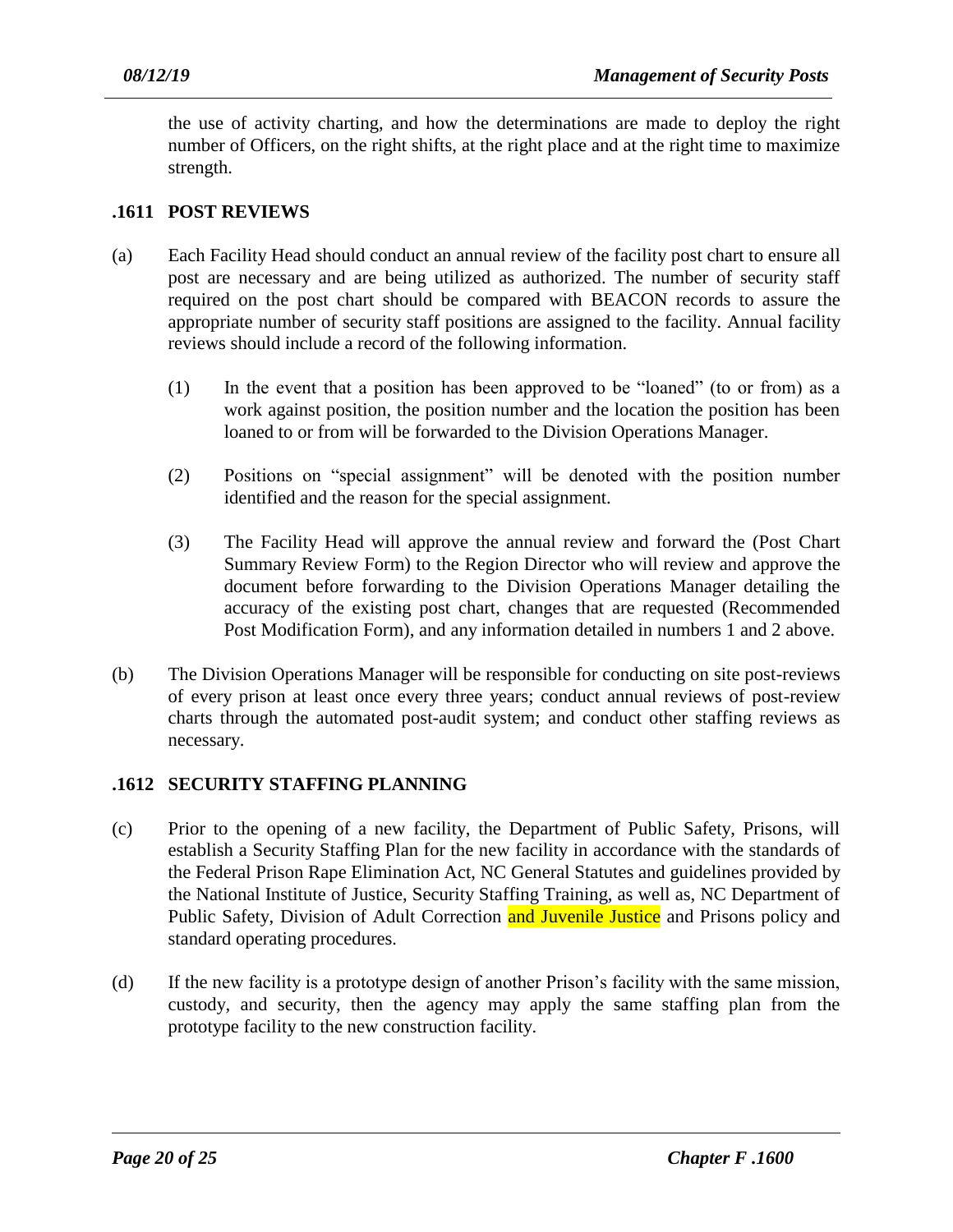$\frac{1}{2\pi}\int_{\frac{1}{2\pi}}\frac{1}{\sqrt{1-\frac{1}{2\pi}}}}$  08/12/2019

Director of Prisons f.1600\_08\_12\_19.doc

 **08/12/2019**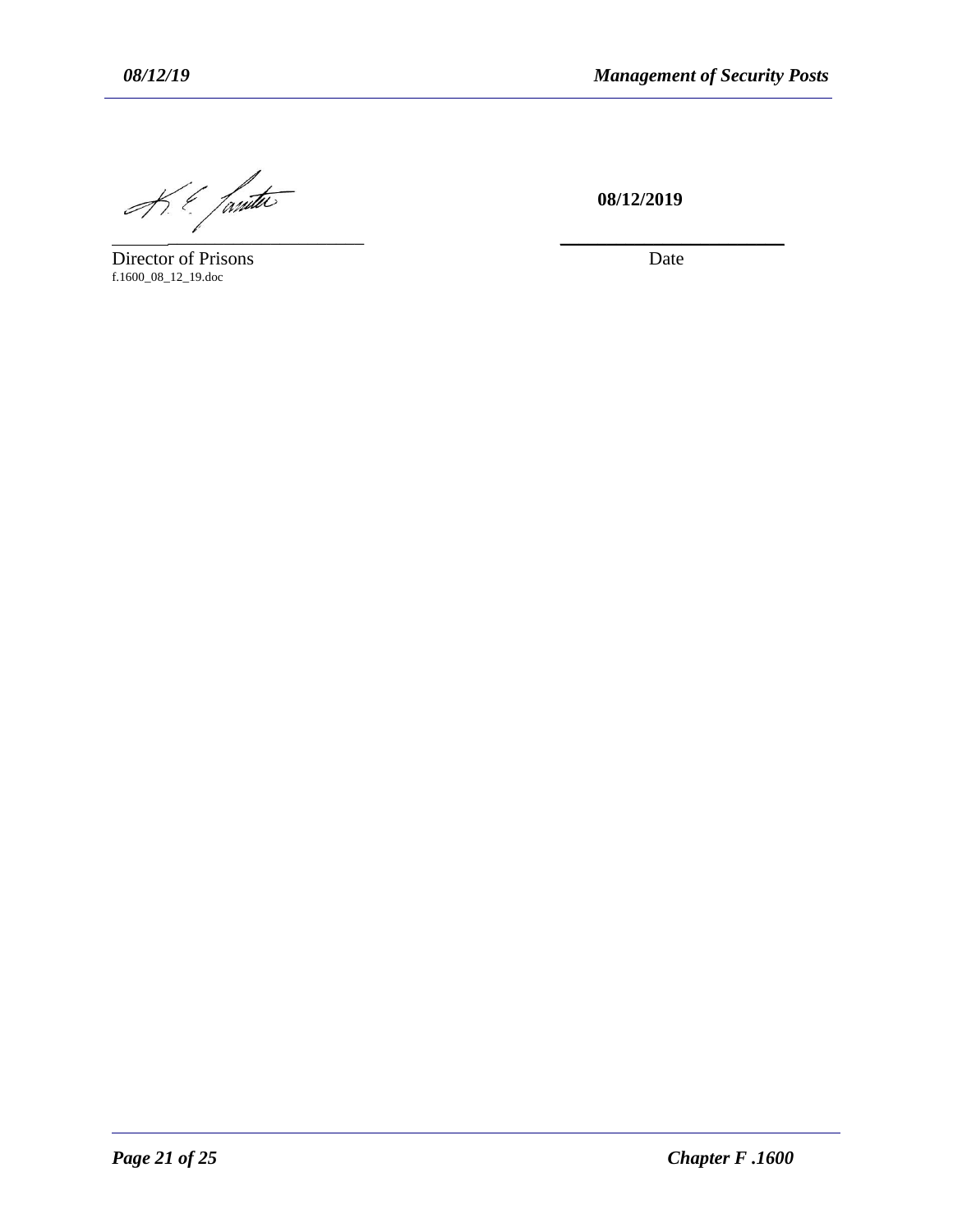| Supervisory/Management<br>Galehouse & EIS<br><b>Shift Captain</b><br><b>Central Control</b><br>Support Lead Officer<br>Road Squad LCO<br>Unit Lieutenant<br><b>Operations Lieutenant</b><br>Unit Manager<br><b>Total Captains</b><br><b>Admin Captain</b><br>Galehouse Search<br>Galehouse<br><b>Gale Officer</b><br>Segregation Control<br><b>Floor Officer</b><br><b>Dorm Control</b><br>Area<br><b>Master Control</b><br>Unit Sergeant<br><b>Operations Sergeant</b><br>Admin/Fiscal Sergeant<br>Asst. Unit Manager<br><b>Admin. Lieutenant</b><br><b>Total Unit Managers</b><br>Dorm Officer (<br>Dorm Officer (<br>Hospital Officer<br>Control Station Housing<br>Correctional Officer Posts (Facility)<br><b>Total Lead Correctional Officers</b><br><b>Total Sergeants</b><br><b>Total Asst. Unit Managers</b><br><b>Total Lieutenants</b><br>Dorm Officer (<br>Dorm Officer<br>Dom Officer<br><b>Yard Officer</b><br><b>Corridor Officer</b><br>Transfer Bus LCO<br>Lead Correctional Officer Posts<br>Post<br><b>Function</b><br><b>Attributes</b><br>Priority<br>Level<br>Post<br>킽<br>Sday<br>咢<br>Tday<br>ahr<br><b>Bhour</b><br>⊰<br><b>Officers Per Shift</b><br><b>Shour</b><br>$\mathbf{r}$<br><b>Bhour</b><br>$\frac{1}{2}$<br>12hour<br>Vay<br>Night<br>12hour<br>Shift<br>Rellef<br>Required<br>종<br><b>PO</b><br>종<br>õ<br>히<br>종종<br>Computation<br>Staff per<br>24 hours<br>24 hours<br>$rac{1.00}{1.00}$<br>1.00<br>$rac{1}{20}$<br>1.00<br>1.00<br>ã0<br>$rac{1}{8}$<br>Positions<br>Total |  | <b>Facility Name</b> |  |  |  |  |  |  |
|--------------------------------------------------------------------------------------------------------------------------------------------------------------------------------------------------------------------------------------------------------------------------------------------------------------------------------------------------------------------------------------------------------------------------------------------------------------------------------------------------------------------------------------------------------------------------------------------------------------------------------------------------------------------------------------------------------------------------------------------------------------------------------------------------------------------------------------------------------------------------------------------------------------------------------------------------------------------------------------------------------------------------------------------------------------------------------------------------------------------------------------------------------------------------------------------------------------------------------------------------------------------------------------------------------------------------------------------------------------------------------------------------------------------------------------------------------------------------------------------------------------------|--|----------------------|--|--|--|--|--|--|
|                                                                                                                                                                                                                                                                                                                                                                                                                                                                                                                                                                                                                                                                                                                                                                                                                                                                                                                                                                                                                                                                                                                                                                                                                                                                                                                                                                                                                                                                                                                    |  |                      |  |  |  |  |  |  |
|                                                                                                                                                                                                                                                                                                                                                                                                                                                                                                                                                                                                                                                                                                                                                                                                                                                                                                                                                                                                                                                                                                                                                                                                                                                                                                                                                                                                                                                                                                                    |  |                      |  |  |  |  |  |  |
|                                                                                                                                                                                                                                                                                                                                                                                                                                                                                                                                                                                                                                                                                                                                                                                                                                                                                                                                                                                                                                                                                                                                                                                                                                                                                                                                                                                                                                                                                                                    |  |                      |  |  |  |  |  |  |
|                                                                                                                                                                                                                                                                                                                                                                                                                                                                                                                                                                                                                                                                                                                                                                                                                                                                                                                                                                                                                                                                                                                                                                                                                                                                                                                                                                                                                                                                                                                    |  |                      |  |  |  |  |  |  |
|                                                                                                                                                                                                                                                                                                                                                                                                                                                                                                                                                                                                                                                                                                                                                                                                                                                                                                                                                                                                                                                                                                                                                                                                                                                                                                                                                                                                                                                                                                                    |  |                      |  |  |  |  |  |  |
|                                                                                                                                                                                                                                                                                                                                                                                                                                                                                                                                                                                                                                                                                                                                                                                                                                                                                                                                                                                                                                                                                                                                                                                                                                                                                                                                                                                                                                                                                                                    |  |                      |  |  |  |  |  |  |
|                                                                                                                                                                                                                                                                                                                                                                                                                                                                                                                                                                                                                                                                                                                                                                                                                                                                                                                                                                                                                                                                                                                                                                                                                                                                                                                                                                                                                                                                                                                    |  |                      |  |  |  |  |  |  |
|                                                                                                                                                                                                                                                                                                                                                                                                                                                                                                                                                                                                                                                                                                                                                                                                                                                                                                                                                                                                                                                                                                                                                                                                                                                                                                                                                                                                                                                                                                                    |  |                      |  |  |  |  |  |  |
|                                                                                                                                                                                                                                                                                                                                                                                                                                                                                                                                                                                                                                                                                                                                                                                                                                                                                                                                                                                                                                                                                                                                                                                                                                                                                                                                                                                                                                                                                                                    |  |                      |  |  |  |  |  |  |
|                                                                                                                                                                                                                                                                                                                                                                                                                                                                                                                                                                                                                                                                                                                                                                                                                                                                                                                                                                                                                                                                                                                                                                                                                                                                                                                                                                                                                                                                                                                    |  |                      |  |  |  |  |  |  |
|                                                                                                                                                                                                                                                                                                                                                                                                                                                                                                                                                                                                                                                                                                                                                                                                                                                                                                                                                                                                                                                                                                                                                                                                                                                                                                                                                                                                                                                                                                                    |  |                      |  |  |  |  |  |  |
|                                                                                                                                                                                                                                                                                                                                                                                                                                                                                                                                                                                                                                                                                                                                                                                                                                                                                                                                                                                                                                                                                                                                                                                                                                                                                                                                                                                                                                                                                                                    |  |                      |  |  |  |  |  |  |
|                                                                                                                                                                                                                                                                                                                                                                                                                                                                                                                                                                                                                                                                                                                                                                                                                                                                                                                                                                                                                                                                                                                                                                                                                                                                                                                                                                                                                                                                                                                    |  |                      |  |  |  |  |  |  |
|                                                                                                                                                                                                                                                                                                                                                                                                                                                                                                                                                                                                                                                                                                                                                                                                                                                                                                                                                                                                                                                                                                                                                                                                                                                                                                                                                                                                                                                                                                                    |  |                      |  |  |  |  |  |  |
|                                                                                                                                                                                                                                                                                                                                                                                                                                                                                                                                                                                                                                                                                                                                                                                                                                                                                                                                                                                                                                                                                                                                                                                                                                                                                                                                                                                                                                                                                                                    |  |                      |  |  |  |  |  |  |
|                                                                                                                                                                                                                                                                                                                                                                                                                                                                                                                                                                                                                                                                                                                                                                                                                                                                                                                                                                                                                                                                                                                                                                                                                                                                                                                                                                                                                                                                                                                    |  |                      |  |  |  |  |  |  |
|                                                                                                                                                                                                                                                                                                                                                                                                                                                                                                                                                                                                                                                                                                                                                                                                                                                                                                                                                                                                                                                                                                                                                                                                                                                                                                                                                                                                                                                                                                                    |  |                      |  |  |  |  |  |  |
|                                                                                                                                                                                                                                                                                                                                                                                                                                                                                                                                                                                                                                                                                                                                                                                                                                                                                                                                                                                                                                                                                                                                                                                                                                                                                                                                                                                                                                                                                                                    |  |                      |  |  |  |  |  |  |
|                                                                                                                                                                                                                                                                                                                                                                                                                                                                                                                                                                                                                                                                                                                                                                                                                                                                                                                                                                                                                                                                                                                                                                                                                                                                                                                                                                                                                                                                                                                    |  |                      |  |  |  |  |  |  |
|                                                                                                                                                                                                                                                                                                                                                                                                                                                                                                                                                                                                                                                                                                                                                                                                                                                                                                                                                                                                                                                                                                                                                                                                                                                                                                                                                                                                                                                                                                                    |  |                      |  |  |  |  |  |  |
|                                                                                                                                                                                                                                                                                                                                                                                                                                                                                                                                                                                                                                                                                                                                                                                                                                                                                                                                                                                                                                                                                                                                                                                                                                                                                                                                                                                                                                                                                                                    |  |                      |  |  |  |  |  |  |
|                                                                                                                                                                                                                                                                                                                                                                                                                                                                                                                                                                                                                                                                                                                                                                                                                                                                                                                                                                                                                                                                                                                                                                                                                                                                                                                                                                                                                                                                                                                    |  |                      |  |  |  |  |  |  |
|                                                                                                                                                                                                                                                                                                                                                                                                                                                                                                                                                                                                                                                                                                                                                                                                                                                                                                                                                                                                                                                                                                                                                                                                                                                                                                                                                                                                                                                                                                                    |  |                      |  |  |  |  |  |  |
|                                                                                                                                                                                                                                                                                                                                                                                                                                                                                                                                                                                                                                                                                                                                                                                                                                                                                                                                                                                                                                                                                                                                                                                                                                                                                                                                                                                                                                                                                                                    |  |                      |  |  |  |  |  |  |
|                                                                                                                                                                                                                                                                                                                                                                                                                                                                                                                                                                                                                                                                                                                                                                                                                                                                                                                                                                                                                                                                                                                                                                                                                                                                                                                                                                                                                                                                                                                    |  |                      |  |  |  |  |  |  |
|                                                                                                                                                                                                                                                                                                                                                                                                                                                                                                                                                                                                                                                                                                                                                                                                                                                                                                                                                                                                                                                                                                                                                                                                                                                                                                                                                                                                                                                                                                                    |  |                      |  |  |  |  |  |  |
|                                                                                                                                                                                                                                                                                                                                                                                                                                                                                                                                                                                                                                                                                                                                                                                                                                                                                                                                                                                                                                                                                                                                                                                                                                                                                                                                                                                                                                                                                                                    |  |                      |  |  |  |  |  |  |
|                                                                                                                                                                                                                                                                                                                                                                                                                                                                                                                                                                                                                                                                                                                                                                                                                                                                                                                                                                                                                                                                                                                                                                                                                                                                                                                                                                                                                                                                                                                    |  |                      |  |  |  |  |  |  |
|                                                                                                                                                                                                                                                                                                                                                                                                                                                                                                                                                                                                                                                                                                                                                                                                                                                                                                                                                                                                                                                                                                                                                                                                                                                                                                                                                                                                                                                                                                                    |  |                      |  |  |  |  |  |  |
|                                                                                                                                                                                                                                                                                                                                                                                                                                                                                                                                                                                                                                                                                                                                                                                                                                                                                                                                                                                                                                                                                                                                                                                                                                                                                                                                                                                                                                                                                                                    |  |                      |  |  |  |  |  |  |
|                                                                                                                                                                                                                                                                                                                                                                                                                                                                                                                                                                                                                                                                                                                                                                                                                                                                                                                                                                                                                                                                                                                                                                                                                                                                                                                                                                                                                                                                                                                    |  |                      |  |  |  |  |  |  |
|                                                                                                                                                                                                                                                                                                                                                                                                                                                                                                                                                                                                                                                                                                                                                                                                                                                                                                                                                                                                                                                                                                                                                                                                                                                                                                                                                                                                                                                                                                                    |  |                      |  |  |  |  |  |  |
|                                                                                                                                                                                                                                                                                                                                                                                                                                                                                                                                                                                                                                                                                                                                                                                                                                                                                                                                                                                                                                                                                                                                                                                                                                                                                                                                                                                                                                                                                                                    |  |                      |  |  |  |  |  |  |
|                                                                                                                                                                                                                                                                                                                                                                                                                                                                                                                                                                                                                                                                                                                                                                                                                                                                                                                                                                                                                                                                                                                                                                                                                                                                                                                                                                                                                                                                                                                    |  |                      |  |  |  |  |  |  |
|                                                                                                                                                                                                                                                                                                                                                                                                                                                                                                                                                                                                                                                                                                                                                                                                                                                                                                                                                                                                                                                                                                                                                                                                                                                                                                                                                                                                                                                                                                                    |  |                      |  |  |  |  |  |  |
|                                                                                                                                                                                                                                                                                                                                                                                                                                                                                                                                                                                                                                                                                                                                                                                                                                                                                                                                                                                                                                                                                                                                                                                                                                                                                                                                                                                                                                                                                                                    |  |                      |  |  |  |  |  |  |
|                                                                                                                                                                                                                                                                                                                                                                                                                                                                                                                                                                                                                                                                                                                                                                                                                                                                                                                                                                                                                                                                                                                                                                                                                                                                                                                                                                                                                                                                                                                    |  |                      |  |  |  |  |  |  |
|                                                                                                                                                                                                                                                                                                                                                                                                                                                                                                                                                                                                                                                                                                                                                                                                                                                                                                                                                                                                                                                                                                                                                                                                                                                                                                                                                                                                                                                                                                                    |  |                      |  |  |  |  |  |  |
|                                                                                                                                                                                                                                                                                                                                                                                                                                                                                                                                                                                                                                                                                                                                                                                                                                                                                                                                                                                                                                                                                                                                                                                                                                                                                                                                                                                                                                                                                                                    |  |                      |  |  |  |  |  |  |
|                                                                                                                                                                                                                                                                                                                                                                                                                                                                                                                                                                                                                                                                                                                                                                                                                                                                                                                                                                                                                                                                                                                                                                                                                                                                                                                                                                                                                                                                                                                    |  |                      |  |  |  |  |  |  |
|                                                                                                                                                                                                                                                                                                                                                                                                                                                                                                                                                                                                                                                                                                                                                                                                                                                                                                                                                                                                                                                                                                                                                                                                                                                                                                                                                                                                                                                                                                                    |  |                      |  |  |  |  |  |  |
|                                                                                                                                                                                                                                                                                                                                                                                                                                                                                                                                                                                                                                                                                                                                                                                                                                                                                                                                                                                                                                                                                                                                                                                                                                                                                                                                                                                                                                                                                                                    |  |                      |  |  |  |  |  |  |

Post Chart Summary Review<br>Recommended Post Plan

Effective 7/10/2013

DPS-100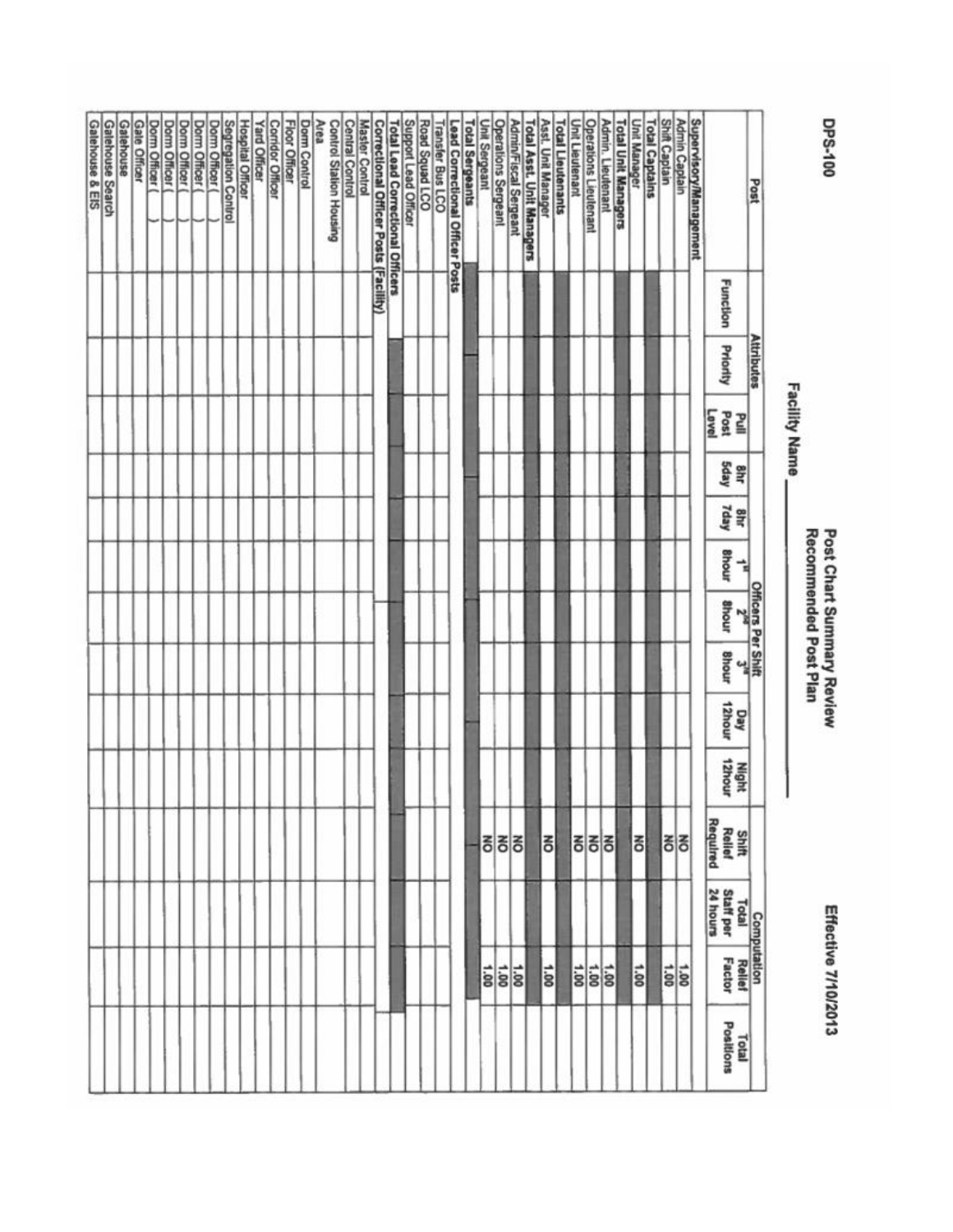# Management of Security Posts

| <b>Total Correctional Officers</b> | <b>Diagnostic Center</b> | Loading Dock Officer | Supervision<br>Outside Hospital | <b>Arsenal/Armory</b> | Visitation | STG Officer | Warehouse | <b>Transfer Bus Officer</b> | Transportation | Clotheshouse | Canleen | <b>Mailroom</b> | Patrol<br>Enlerprise Perimeler | Enterprise Tower | Enterprise | <b>Road Squad</b> | Litter Crew | <b>Housing Control</b> | Support Officer | Support Officer | Inmate Receiving | Correctional Officer Posts (NON-Facility) | Control Station - OTHER | Perimeter Patrol | Tower | Education Area | Vocational Area | Operations | Kitchen | <b>Block/Pod Officer</b> | <b>Block/Pod Officer</b> | <b>Block/Pod Officer</b> | <b>Block/Pod Officer</b> | <b>Block/Pod Officer</b> | <b>Block/Pod Officer</b> | Correctional Officer Posts (Facility) CONTINUED |          |                          |                           | Monitoring<br>Post |  |
|------------------------------------|--------------------------|----------------------|---------------------------------|-----------------------|------------|-------------|-----------|-----------------------------|----------------|--------------|---------|-----------------|--------------------------------|------------------|------------|-------------------|-------------|------------------------|-----------------|-----------------|------------------|-------------------------------------------|-------------------------|------------------|-------|----------------|-----------------|------------|---------|--------------------------|--------------------------|--------------------------|--------------------------|--------------------------|--------------------------|-------------------------------------------------|----------|--------------------------|---------------------------|--------------------|--|
|                                    |                          |                      |                                 |                       |            |             |           |                             |                |              |         |                 |                                |                  |            |                   |             |                        |                 |                 |                  |                                           |                         |                  |       |                |                 |            |         |                          |                          |                          |                          |                          |                          |                                                 |          | <b>Function</b>          |                           |                    |  |
|                                    |                          |                      |                                 |                       |            |             |           |                             |                |              |         |                 |                                |                  |            |                   |             |                        |                 |                 |                  |                                           |                         |                  |       |                |                 |            |         |                          |                          |                          |                          |                          |                          |                                                 |          | Priority                 | <b>Attributes</b>         |                    |  |
|                                    |                          |                      |                                 |                       |            |             |           |                             |                |              |         |                 |                                |                  |            |                   |             |                        |                 |                 |                  |                                           |                         |                  |       |                |                 |            |         |                          |                          |                          |                          |                          |                          |                                                 |          | 모들                       |                           |                    |  |
|                                    |                          |                      |                                 |                       |            |             |           |                             |                |              |         |                 |                                |                  |            |                   |             |                        |                 |                 |                  |                                           |                         |                  |       |                |                 |            |         |                          |                          |                          |                          |                          |                          |                                                 |          | Sday<br>2Hz              |                           |                    |  |
|                                    |                          |                      |                                 |                       |            |             |           |                             |                |              |         |                 |                                |                  |            |                   |             |                        |                 |                 |                  |                                           |                         |                  |       |                |                 |            |         |                          |                          |                          |                          |                          |                          |                                                 |          | Yday<br>Shi              |                           |                    |  |
|                                    |                          |                      |                                 |                       |            |             |           |                             |                |              |         |                 |                                |                  |            |                   |             |                        |                 |                 |                  |                                           |                         |                  |       |                |                 |            |         |                          |                          |                          |                          |                          |                          |                                                 |          | <b>Bhour</b><br>⊰        |                           |                    |  |
|                                    |                          |                      |                                 |                       |            |             |           |                             |                |              |         |                 |                                |                  |            |                   |             |                        |                 |                 |                  |                                           |                         |                  |       |                |                 |            |         |                          |                          |                          |                          |                          |                          |                                                 |          | <b>Bhour</b><br>십        | <b>Officers Per Shift</b> |                    |  |
|                                    |                          |                      |                                 |                       |            |             |           |                             |                |              |         |                 |                                |                  |            |                   |             |                        |                 |                 |                  |                                           |                         |                  |       |                |                 |            |         |                          |                          |                          |                          |                          |                          |                                                 |          | <b>Bhour</b><br>ៀ        |                           |                    |  |
|                                    |                          |                      |                                 |                       |            |             |           |                             |                |              |         |                 |                                |                  |            |                   |             |                        |                 |                 |                  |                                           |                         |                  |       |                |                 |            |         |                          |                          |                          |                          |                          |                          |                                                 |          | 12hour<br>Day            |                           |                    |  |
|                                    |                          |                      |                                 |                       |            |             |           |                             |                |              |         |                 |                                |                  |            |                   |             |                        |                 |                 |                  |                                           |                         |                  |       |                |                 |            |         |                          |                          |                          |                          |                          |                          |                                                 |          | 12hour<br>Night          |                           |                    |  |
|                                    |                          |                      |                                 |                       |            |             |           |                             |                |              |         |                 |                                |                  |            |                   |             |                        |                 |                 |                  |                                           |                         |                  |       |                |                 |            |         |                          |                          |                          |                          |                          |                          |                                                 | Required | Shift<br>Relief          |                           |                    |  |
|                                    |                          |                      |                                 |                       |            |             |           |                             |                |              |         |                 |                                |                  |            |                   |             |                        |                 |                 |                  |                                           |                         |                  |       |                |                 |            |         |                          |                          |                          |                          |                          |                          |                                                 | hours    | Staff per<br>24<br>Total |                           |                    |  |
|                                    |                          |                      |                                 |                       |            |             |           |                             |                |              |         |                 |                                |                  |            |                   |             |                        |                 |                 |                  |                                           |                         |                  |       |                |                 |            |         |                          |                          |                          |                          |                          |                          |                                                 |          | Relief<br>Factor         | Computation               |                    |  |
|                                    |                          |                      |                                 |                       |            |             |           |                             |                |              |         |                 |                                |                  |            |                   |             |                        |                 |                 |                  |                                           |                         |                  |       |                |                 |            |         |                          |                          |                          |                          |                          |                          |                                                 |          | Positions<br>Total       |                           |                    |  |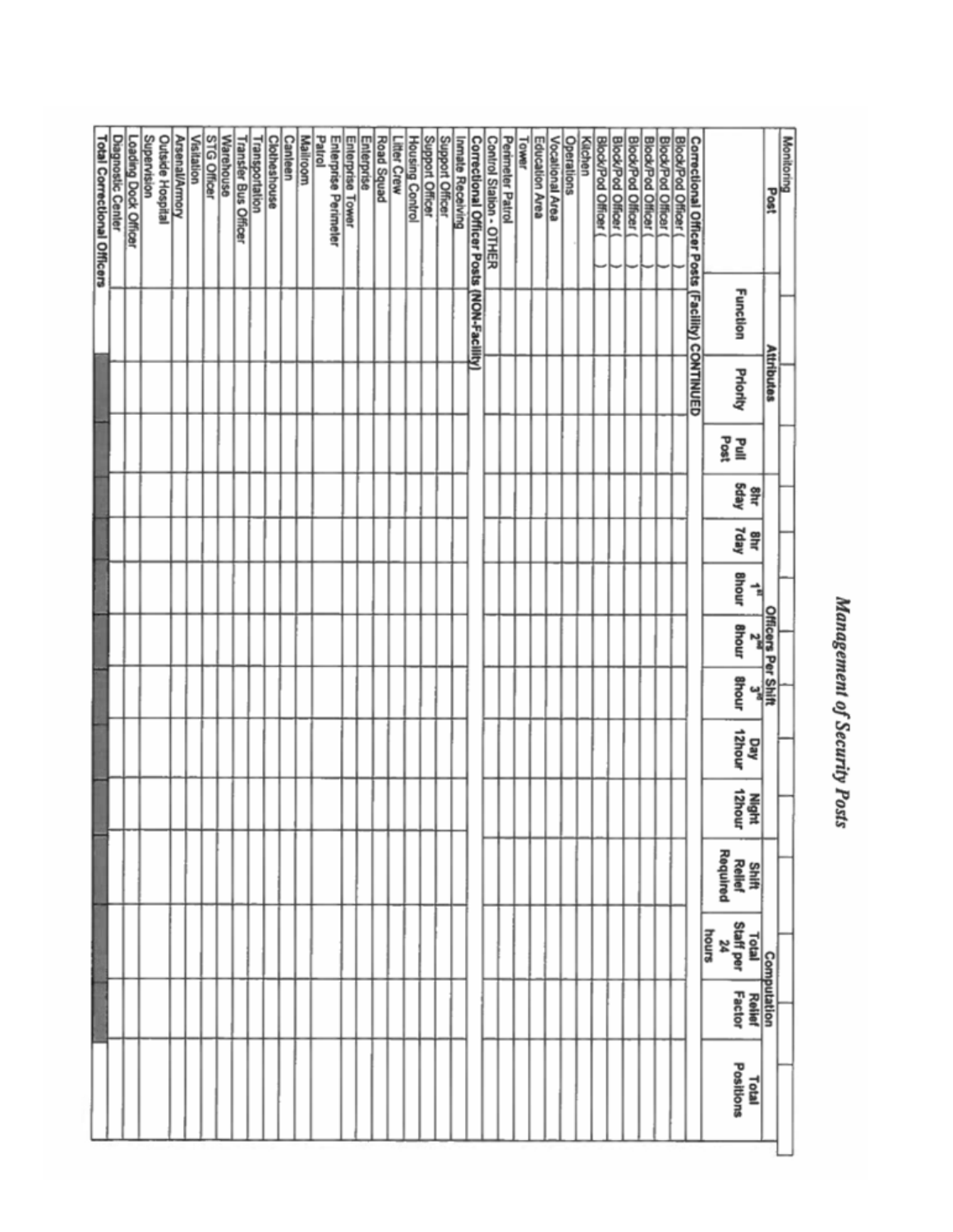| ı |
|---|
|   |
|   |
|   |
|   |
| ì |
|   |
| v |
|   |
| ł |
|   |
|   |
| r |
|   |
|   |
|   |
|   |

|                          | Post Functions Column                                                                                                                                             |                                           |
|--------------------------|-------------------------------------------------------------------------------------------------------------------------------------------------------------------|-------------------------------------------|
| <b>ISM</b>               | Management (Capt. and Unit Mgrs.)                                                                                                                                 |                                           |
| SUP                      | Supervisory (Asst. Unit Mgr., Sergeants and Lead Correctional Officers)                                                                                           |                                           |
| $\overline{\omega}$      | Internal Support for areas other than Housing Areas inside Complex (Kilchen, Vocational, Education, Programs, I                                                   | lospital, elc.                            |
| 위없                       | External Support for areas outside Housing Areas or Complex (Mailroom, Arsemal, Canteen, Clotheshouse, Ware                                                       | house, PPV, Towers, etc.)                 |
|                          | External Operations (Visitation, Road Squads, Litter Crews, Transportation, Transfer Bus, etc.                                                                    |                                           |
| NON                      | Administrative and Fiscal Support (Policy, Standard Operating Procedures, Post Orders, Investigation, Cycle Counts and etc.)                                      |                                           |
| 祒                        | Slandard Duty Post (Dorm Officer, Floor Officer, Control Center Officer) Slandard Duty Post                                                                       |                                           |
| Priorities               | Column                                                                                                                                                            |                                           |
| 53                       | Critical post to the safely and security of facility (Mandatory filled)                                                                                           |                                           |
| ESS                      | Essential post for normal operations to be maintained at the facility without significant impact                                                                  |                                           |
| 톸                        | mportant (Post part of normal operations but periodic pulling of post does not pose immediate threat to safety and                                                | security of facility)                     |
|                          | Pull Posts Column - Should be same as Priorities or Post Should be assessed                                                                                       |                                           |
| Level 1                  | IMP - Important<br>Posts that can be routinely be pulled without immediate threat of safety and security of facility                                              |                                           |
| Level <sub>2</sub>       | ESS-Essential<br>Post that when pulled effects the normal operation of the facility                                                                               |                                           |
| Level 3                  | CRI-Critical<br>Post that when pulled may cause an immediate threat to the safety and security of the facility                                                    |                                           |
|                          | Officers Per Shift - Total number of posts assigned to that job assignment per shift                                                                              |                                           |
|                          | Rellef Required - Yes or No Answer. 1.00 Relief Factor = No Everything else = Yes                                                                                 |                                           |
|                          | Relief Factor - As listed on your post chart                                                                                                                      |                                           |
|                          | Total Positions - Total positions per 24 hour total multiplied by Relief factor.                                                                                  |                                           |
| Post Description Key     |                                                                                                                                                                   |                                           |
|                          | Control Station Housing Area<br>Post within a housing area where the officer must be stationed. Locked physical station with                                      | electronic door controls.                 |
| Dorm Officer             | Post observing dormitory area. (For example: 104 or 208 dorms)                                                                                                    |                                           |
| <b>Block/Pod Officer</b> | Post assigned to work inside cell block or pod area. (For example: Single cell housing at Med                                                                     | ium/Close)                                |
| Gale Officer             | Post assigned to search vehicles making deliveries or pickups toffrom certain prisons. (i.e. dini                                                                 | ng hall, enterprise)                      |
| Gatehouse Search Officer | Post created by new Entrance/Exit Policy                                                                                                                          |                                           |
| <b>Corridor Officer</b>  | Post assigned to certain large facilities for hallway control                                                                                                     |                                           |
| <b>Hospital Officer</b>  | Post assigned to work Medical Clinic or one of prisons medical facilities.                                                                                        |                                           |
| Kilchen                  | Post assigned to correctional officer supervision over the food preparation area                                                                                  |                                           |
| Mailroom                 | Post assigned to correctional officers picking up, sorting and distributing mail                                                                                  |                                           |
| Support Officer          | Special full time assignment post for correctional officer for specified duty required for facility.<br>Building assignment, Western Governor Residence, and etc. | Le. landscaping inmale supervision, Shore |

Superintendent/Administrator

Date

**Region Director** 

Date